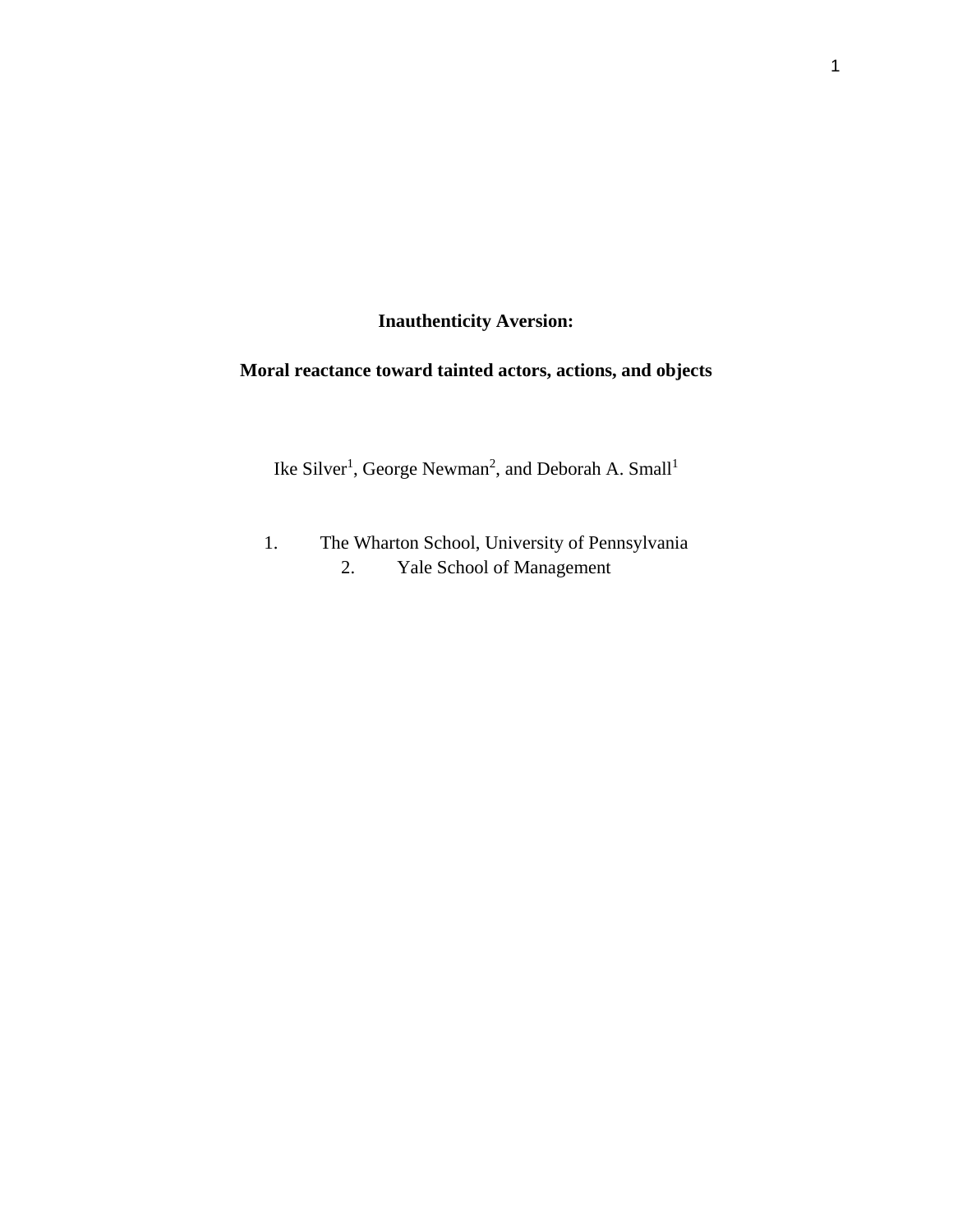## **Abstract:**

Theories of authenticity often try to explain what leads consumers to see something as authentic. Here, we address the inverse question: What makes a brand, individual, or product seem *inauthentic*? This shift in focus reveals a distinct psychology that is more than just the absence or inverse of responses to authenticity. Whereas authenticity typically confers meaning and value, invoking inauthenticity typically implies the detection of a moral violation. Specifically, consumers judge an entity to be inauthentic if they perceive a mismatch between what that entity claims to be (e.g., a socially-responsible apparel brand, 100% orange juice) and what it really is upon closer scrutiny. Such judgments give rise to a powerful, non-compensatory reactance we term *inauthenticity aversion*. We segment inauthenticity violations into three principle types: *deceptions*, *ulterior motives*, and *adulterations*. This conceptualization allows us to capture a wide variety of inauthenticity cases and outline psychological commonalities across them. It also helps to explain the powerful outrage consumers display at perceived inauthenticity and illuminates potential hazards in common marketing approaches.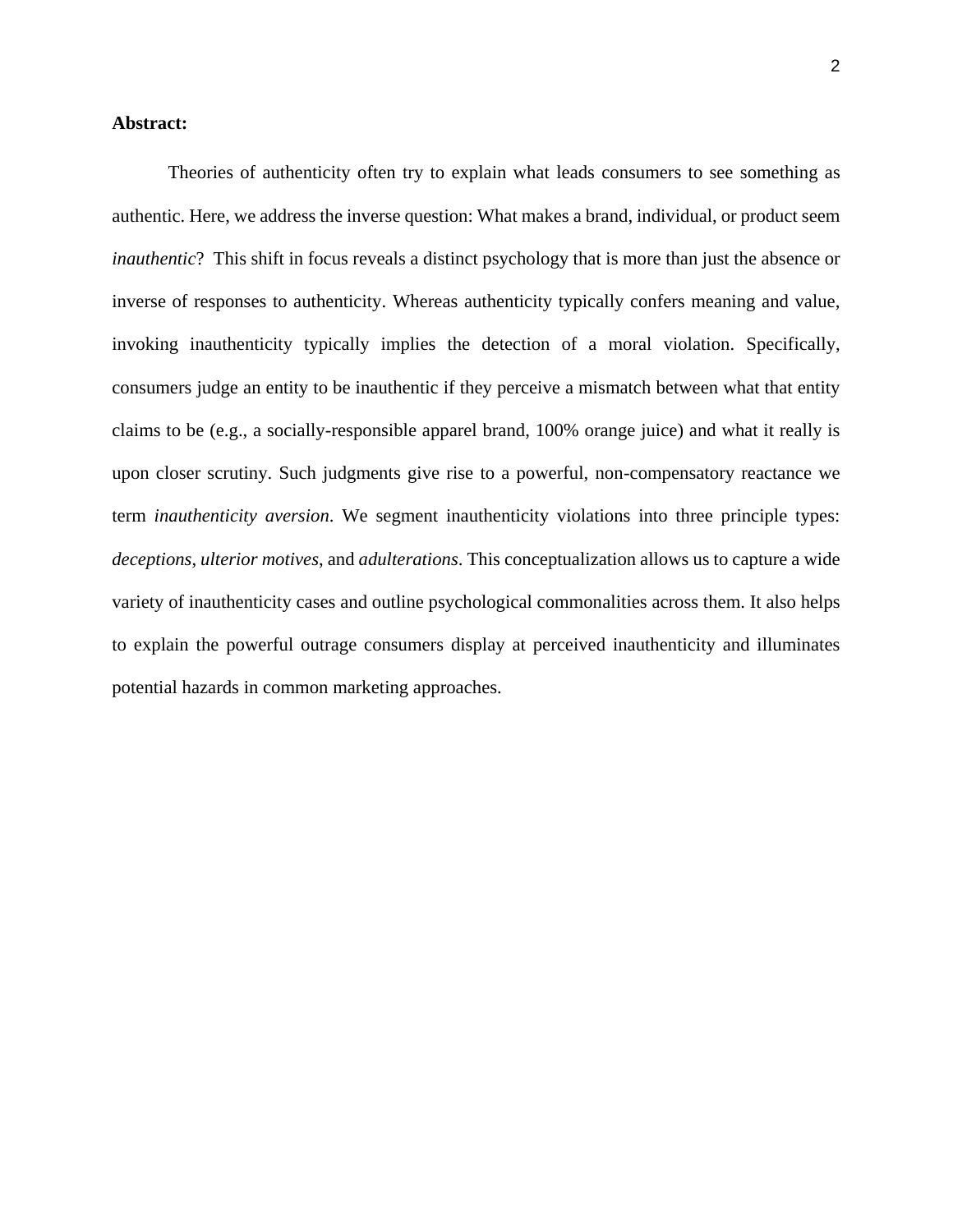## **Introduction.**

Perceptions of authenticity are relevant to many aspects of consumer behavior. They inform the value that people assign to a variety of consumer goods, from luxury items to everyday household products (e.g., Beverland, 2006; Grayson & Martinec, 2004; Newman, & Dhar, 2014); they affect how people evaluate brands and producers (e.g., Morhart et al. 2015; Napoli, Dickinson, Beverland, & Farrelly, 2014); and they are central to how consumers derive pleasure from their experiences (e.g., Kovács, Carroll, & Lehman, 2014; Howard, 1992; Rose & Wood, 2005; Vosgerau, Wertenbroch, & Carmon, 2006). To date, one common approach to understanding the role of authenticity in consumer behavior has been to examine how consumers naturally think about and define the concept. This approach has sought to better understand the factors that make something seem "authentic" and the reasons why authenticity may be valuable to consumers in the first place.

This paper asks the inverse question – What makes something *inauthentic*? At first blush, it might seem that this is just an issue of semantics: Perhaps the criteria that make something inauthentic are simply the absence or inverse of those that make it authentic. We argue, however, that in many cases relevant to consumer behavior, judgments of *authenticity* and *inauthenticity* differ in important ways. Consider an example from the domain of arts and entertainment. Imagine an *authentic* fan of the Star Wars movie franchise. What comes to mind? Maybe you picture someone who adores the films without reservation<sup>1</sup>, or who possesses a deep knowledge of Star Wars trivia and mythology, or who collects memorabilia or reads and posts on Star Wars fan blogs. Now, instead imagine an *inauthentic* Star Wars fan. If your intuitions are anything like ours, the person you imagine isn't merely someone who does not like the Star Wars' films, who doesn't

<sup>1</sup> even, perhaps, Episodes I and II.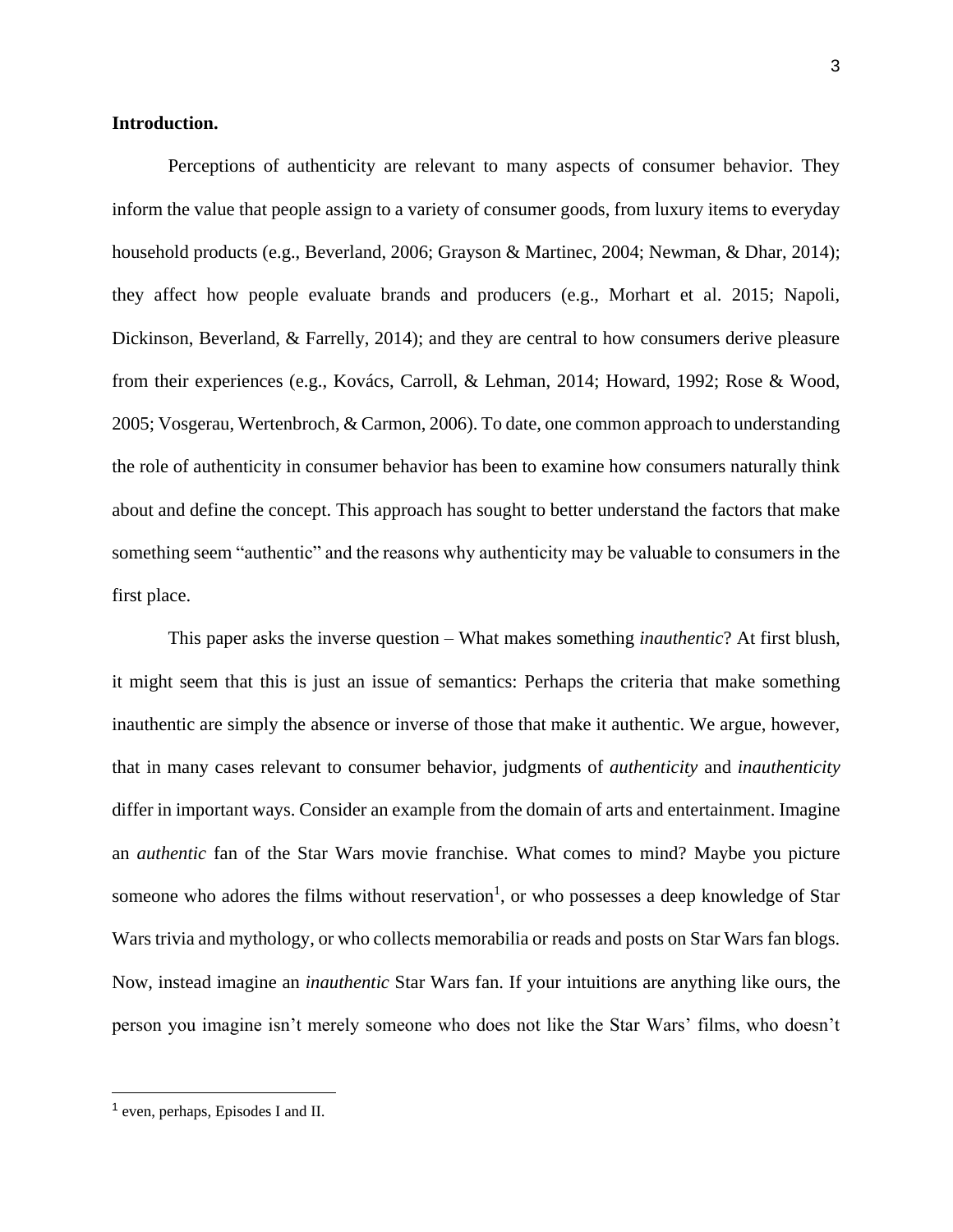know very much about them, or who doesn't collect memorabilia or participate in online blogs. Rather, to say that someone is an *inauthentic* Star Wars fan seems to imply something more nefarious – that this person is somehow acting with false pretenses or in bad faith. In other words, invoking *inauthenticity* suggests something that simply lacking the markers of authenticity does not: that some kind of violation has occurred.

This paper aims to sharpen our understanding of the consumer concept of inauthenticity and to explore its antecedents and consequences. To do this, we provide a framework for typifying a wide array of inauthenticity cases, and we discuss their common features as a class of evaluations distinct from judgments of authenticity. In brief, judgments of *authenticity,* we argue, primarily reflect perceptions of value and meaning – that is, perceiving that something is authentic provides some real or imagined form of utility (e.g., Kovaks, Carrol, & Lehman, 2014). In turn, the emotions that consumers feel when they encounter something authentic are associated with pleasure and reward. People collect, desire, celebrate, covet, and savor authentic things. By contrast, perceptions of *inauthenticity* typically entail moral condemnation.

We argue that judgments of *inauthenticity* arise when consumers detect a mismatch between what an entity claims to be and what that entity really is upon closer scrutiny. Such mismatches can arise in a multitude of ways, from misleading advertising to unnatural modes of production; and when they do, consumers often feel and express outrage, disgust, scorn, and contempt. In other words, inauthenticity is treated as a moral transgression. Thus, inauthenticity is not the mere removal of the positive characteristics associated with authenticity; rather, it gives rise to its own morally-based reactance (Brehm, 1989; 1993) – a characteristic pattern of noncompensatory outrage that often transcends a rational, outcomes-based accounting of the situation.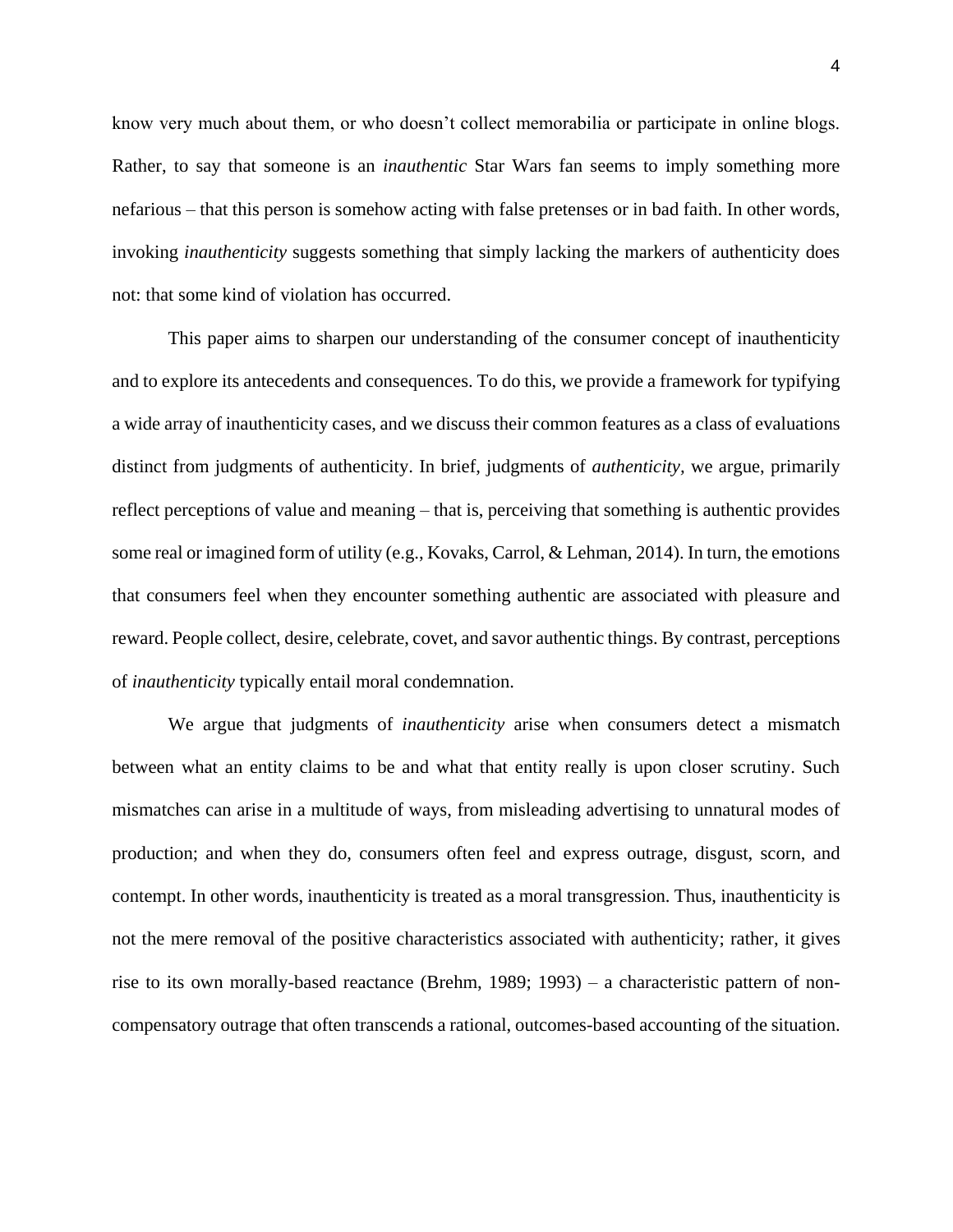We refer to this judgment process by which consumer perceive and condemn inauthenticity as *inauthenticity aversion*.

Understanding consumers' aversion to inauthenticity is of central interest to theory and practice. From a theoretical perspective, we argue that judgments of *inauthenticity* per se represent a distinct psychological process with important effects on downstream judgments and decisions. From a practical perspective, the costs of seeming inauthentic for brands and individuals are steep. They arise across a wide variety of contexts, and they provoke moral outrage and lasting public disapproval.

The remainder of the paper is organized into three sections: In the first section, we examine specific ways in which judgments of authenticity and inauthenticity diverge, and we elucidate the link between perceptions of inauthenticity and moral judgment. In the second section, we identify different ways in which an entity can seem inauthentic and provide a simple taxonomy (*deception*, *ulterior motives*, and *adulteration*) for understanding and explaining the types of violations that provoke consumer perceptions of inauthenticity and concomitant outrage. In the third section, we discuss implications for marketing practice. Specifically, we argue that many standard marketing activities turn out to be risk factors for seeming inauthentic.

## **I. Why study** *inauthenticity***? Identifying a distinct judgment process**

Several recent theory papers have drilled into judgments of authenticity, seeking to explain and predict when consumers will see a product or brand as authentic (e.g., Beverland & Farrely, 2010; Grayson & Martinec, 2004; Lehman et al., 2019; Newman & Smith, 2016; Newman, 2019; Wang, 1999). Generally speaking, such approaches all implicitly assume that being or becoming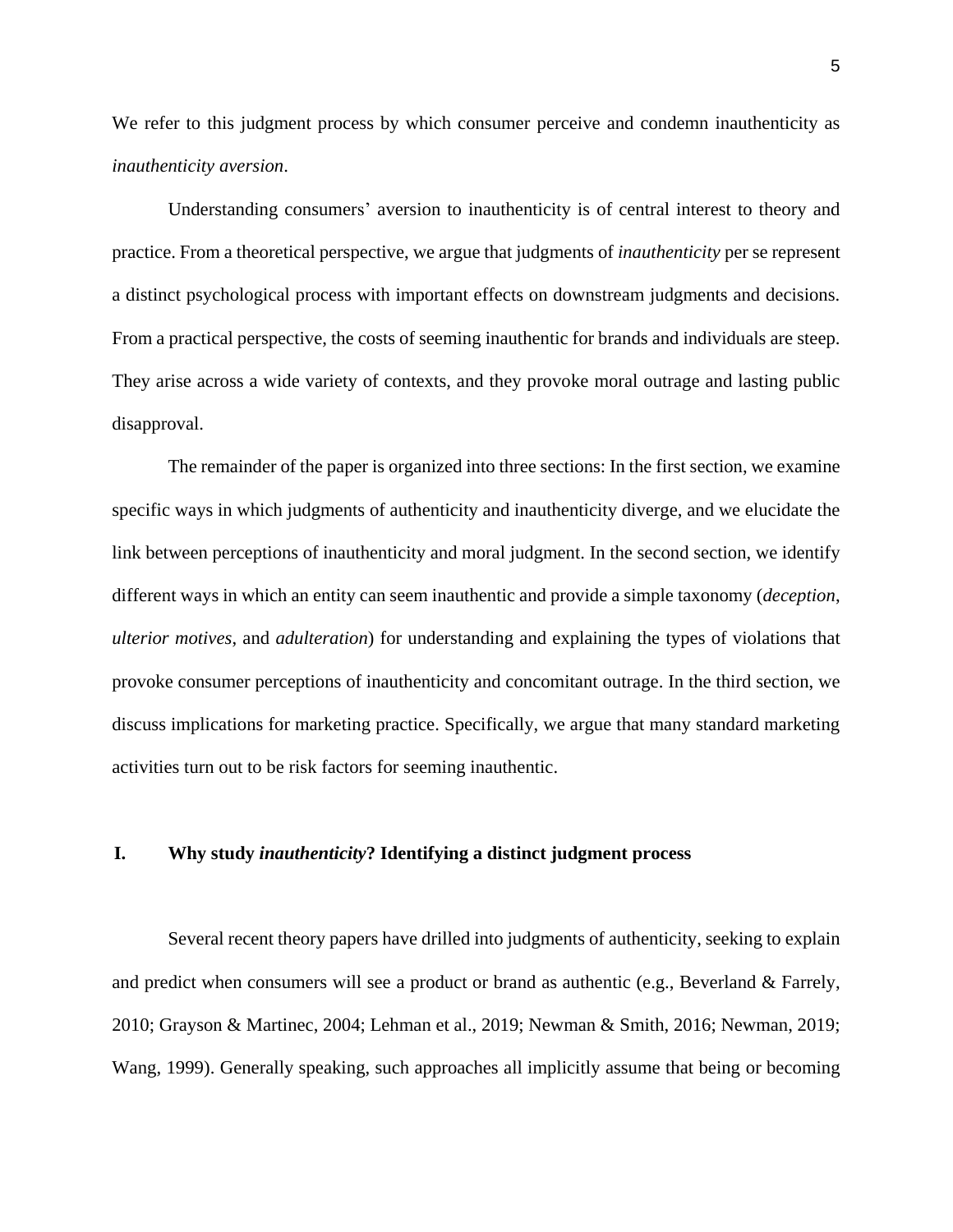authentic confers some additional source of tangible or intangible value, and their goal has been to understand and categorize the various factors that underlie authenticity judgments. But such theories have little to say about the powerfully negative consumer responses we observe to inauthentic politicians, inauthentic social responsibility campaigns, or inauthentic cuisines, to name just a few examples. In contrast to that approach, this section outlines three ways in which *inauthenticity* judgments are distinct. They arise in response to norm-violations, are noncompensatory, and provoke moral outrage.

Central to our analysis is the observation that an entity's authentic form is often its initial, baseline, default, or prototypical form. Originals are seen as more authentic than replicas (Newman & Bloom, 2012). First movers are seen as more authentic than followers and copycats (Silver, Kelly, & Small, 2020). Natural products are authentic because they have not been altered or tampered with (Rozin, 2005). This insight – that authenticity is frequently the reference or baseline against which inauthenticity departs – has important psychological consequences. For example, it suggests that while there are but a few ways to become *more* authentic, there are myriad ways to violate expectations and appear inauthentic as a result. Moreover, it suggests that inauthenticity is likelier to capture consumers' attention than authenticity, because *inauthenticity is about violating norms and expectations.* To the extent that (in)authenticity becomes relevant in consumer contexts, it is often because a brand, individual, or product has departed from what is expected of them at baseline.

Consider, for example, Dove's *Real Beauty* campaign, which celebrated the beauty of "real" women and cast a critical eye toward the beauty industry as a whole. The campaign was initially praised as deeply *authentic* and regarded as highly impactful (Bahadur, 2017). However, in later years, Dove's "Real Beauty" campaign came under fire for seeming *inauthentic* as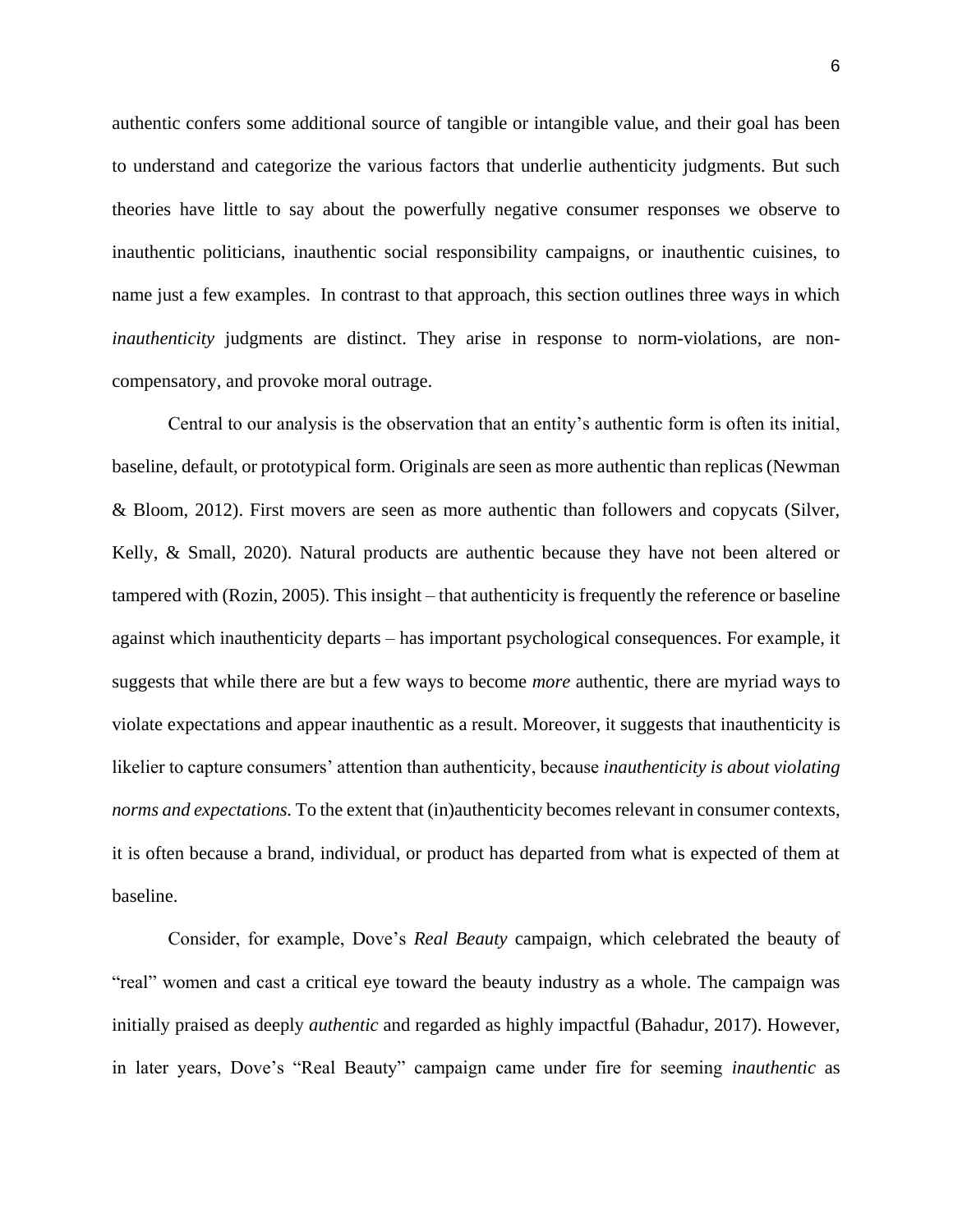additional information about the campaign (and its parent company, Unilever) came to light (Celbre & Denton, 2014). Charges of inauthenticity took many forms: Claims that the seemingly altruistic campaign was actually driven by profit-motives; that it was hypocritical for touting "real beauty" while at the same time selling other products which reinforced problematic gender and racial stereotypes; and even that it failed to live up to seemingly unrelated moral expectations by engaging in animal testing or harming the environment. In other words, while there may be some consensus about what made the Real Beauty campaign *authentic* initially (calling attention to unrealistic beauty standards), the factors that ultimately rendered the campaign inauthentic were much more varied, complex, and in some cases, unrelated to the campaign itself. Tolstoy once wrote, "All happy families are alike; each unhappy family is unhappy in its own way" (Tolstoy, 2012). In much the same way, we argue that while many offerings may be perceived authentic for a similar reason (often because they fit their category or deliver their expected purpose), they may come to be perceived as inauthentic for a variety of reasons.

A second important way in which authenticity and inauthenticity judgments differ is in terms of their dose sensitivity. For a producer or brand, it may take many years to build up the perception of an authentic heritage or many consistent actions to prove an authentic commitment to a cause (e.g., Balmer, Powell, & Hudson, 2011; Weidmann, Hennigs, Schmidt, & Wuestefield, 2011). However, it may take only one piece of inconsistent information to undermine those beliefs, resulting in the judgment that the brand or its products are entirely inauthentic. For one example, taking even a meager profit can make a large and impactful charitable enterprise seem tainted and inauthentic (Pallotta, 2008). For another, modifying a food crop's genetic material even a miniscule amount can lead its fruits to seem inauthentic and unnatural, causing consumers to reject them absolutely (Scott, Inbar, & Rozin, 2016). Moreover, perceptions of inauthenticity are hard to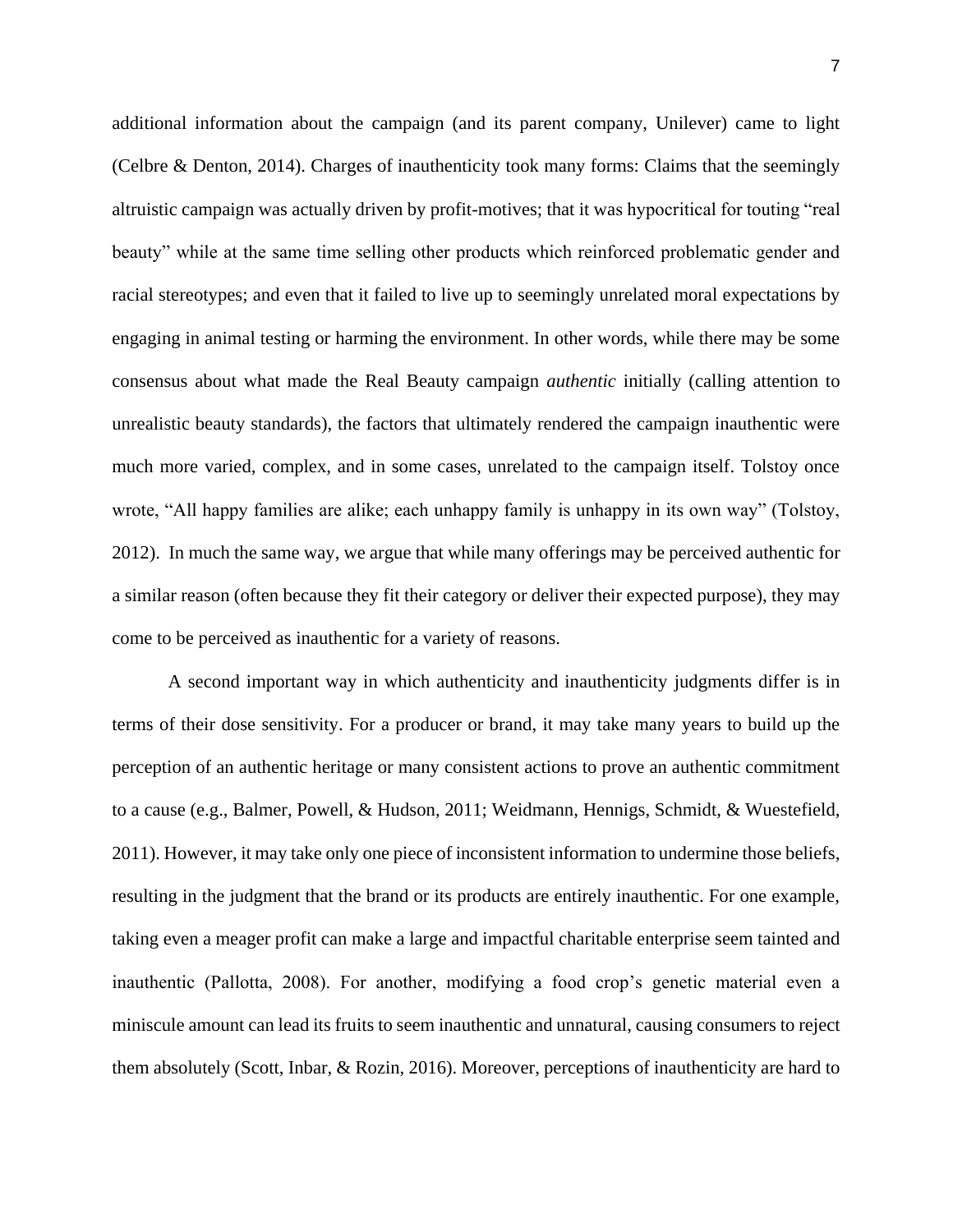erase. They resist tradeoffs with other positive brand or product attributes and can even cause consumers to reject situations that seem to benefit all parties involved (Newman & Cain, 2014). In other words, perceptions of inauthenticity are non-compensatory  $-$  a drop of inauthenticity poisons the well. $2$ 

A third way that reactions to authenticity and inauthenticity differ is in their consequences for consumer affect and utility. While authenticity is typically conceptualized as a source of pleasure or value, perceptions of inauthenticity often seem to entail a visceral sense of moral violation that is more than just the absence of pleasure. Consider finding out that a supposedly authentic soul food restaurant employs a team of entirely white chefs; or that an expensive designer handbag is actually a counterfeit. Such encounters with inauthenticity might provoke displays of moral outrage at having been deceived that go beyond any differences in the objective value of the product or service in question. Indeed, as in classic studies of consumer reactance (e.g., Brehm & Sensenig, 1966), we posit that consumers may respond to such cases as they might to covert persuasion attempts, by asserting a strongly negative attitude in response to an attempt to elicit a positive one and by judging the attempt itself to be inappropriate and dishonest (Friestad & Wright,  $1994$ .<sup>3</sup>

Importantly, moral outrage turns out to be a powerful driver of word-of-mouth and consumer sharing (Berger & Milkman, 2012; Brady, Crockett, & Van Bavel, 2019) and thus

<sup>&</sup>lt;sup>2</sup> That negative aspects of a stimulus play a dominant role in judgment is not unique to authenticity/inauthenticity. Indeed, prior authors have noted negativity biases in impression formation and evaluation more broadly, and elucidated related psychological processes of tainting and contagion (e.g., Fiske, 1980; Rozin & Royzman, 2001). Building on this work, we note that perceptions of inauthenticity in particular might be especially potent both because (a) entities are typically authentic by default and (b) inauthenticity often involves *moral* scorn specifically. More broadly, negativity biases in judgment provide even more reason to pay attention to *inauthenticity* per se (vs. authenticity).

 $3$  Note also that while inauthenticity often provokes moral condemnation, authenticity seldom evokes moral praise.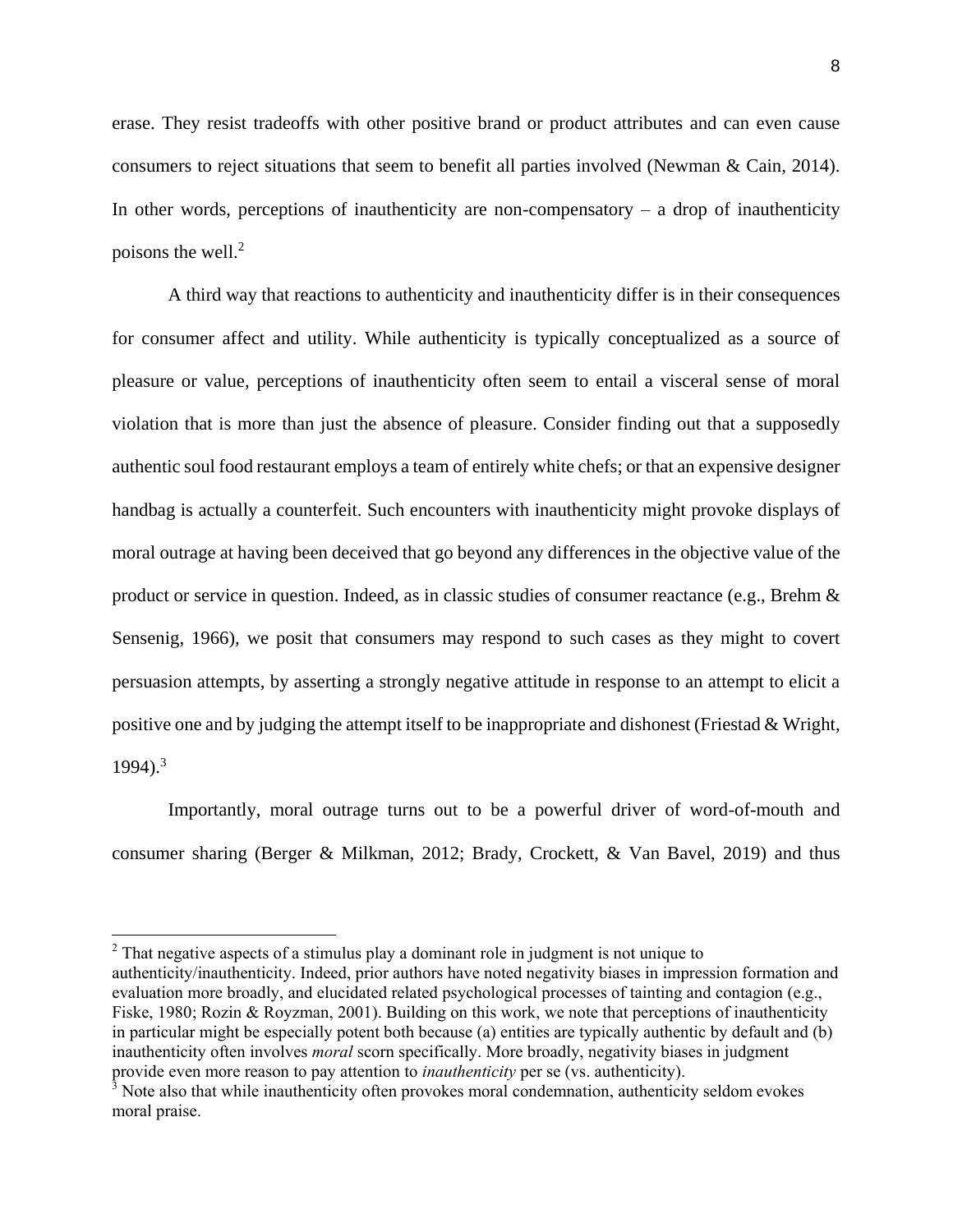carries serious costs for producers in the form of boycotts or public ridicule (Klein, Smith, & John, 2004). It is no surprise then that many anecdotal cases of consumer moral outrage which 'go viral' often entail prosecuting organizations and public figures as inauthentic hypocrites or exposing products and services that fall short of their slogans and branding as phony or deceptive. Examples include public ire at athletes who use performance enhancing drugs, at vegan meat companies for claiming to sell real hamburgers, or at plagiarists for passing off someone else's work as their own.

To review, we have argued that unlike perceptions of authenticity, consumer perceptions of inauthenticity arise in response to norm-violations, are tainting and non-compensatory, and provoke displays of outrage, scorn, and public ridicule. Indeed, a hallmark of inauthenticityaversion is that negative reactions to inauthenticity sometimes outstrip a more rational accounting of the outcomes. Note that this pattern of reactions closely resembles how a consumer might respond to *any* moral violation (e.g., harm, injustice), and this resemblance suggests that inauthenticity may itself be seen by consumers as a form of moral transgression. In support of this position, many recent empirical investigations of inauthenticity have used dependent variables which are fundamentally moral in nature, devising process models which situate perceptions of inauthenticity as psychologically adjacent to judgments of purity (Beverland, 2005), communal motives (Gershon & Cryder, 2018; Lin-Healy & Small, 2012), honesty, trustworthiness, and moral character (Newman & Cain, 2014; Silver & Silverman, 2020; Zhang et al., 2019). Of course, not all moral violations will provoke perceptions of inauthenticity. In the next section, we provide a simple framework that outlines specific norm-violations which lead brands, individuals, and objects to be perceived as inauthentic.

## **II. What makes an entity inauthentic? A framework for understanding perceived inauthenticity**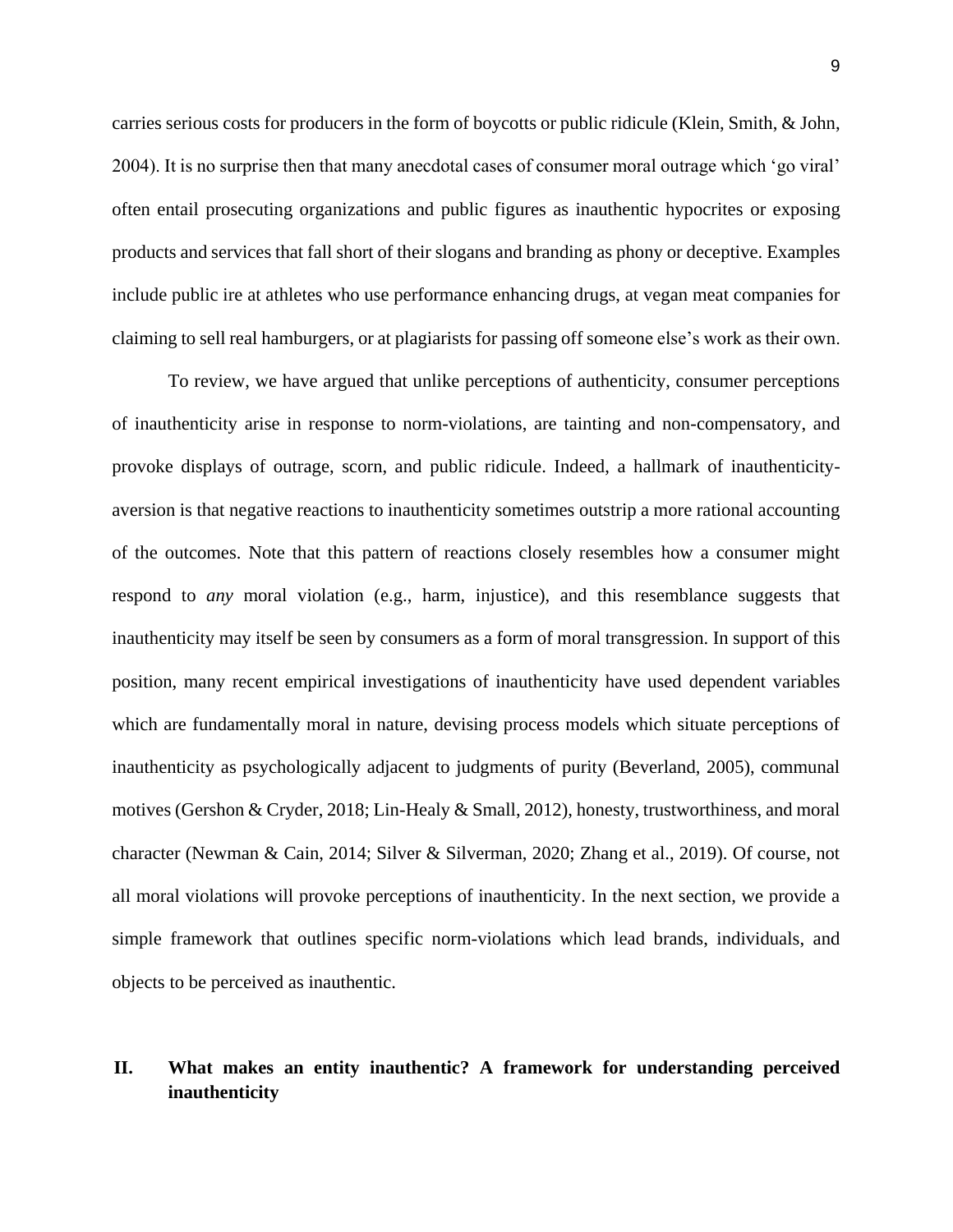Thus far, we have argued that perceptions of *inauthenticity* – as distinct from perceptions of authenticity – represent a class of perceived moral violations which provoke a predictable pattern of psychological reactions and evaluations. In this section, we set out a simple framework for explaining and predicting the specific types of transgressions that give rise to perceptions of inauthenticity. Before laying out our theory, we first outline what we think a useful framework would accomplish in this case.

In our view, any useful framework for understanding consumer perceptions of inauthenticity must do three things. First, it must delineate between inauthenticity and other forms of moral transgression. Second, it must accommodate the dizzying array of cases in which charges of inauthenticity are levied. Indeed, an organization's commitment to going green or to diversity in hiring might be described as inauthentic; but so too might a politician's answer to a tricky question during a debate, or an actor's portrayal of a historical figure, or a slice of Chicago-style pizza, or a pair of vintage jeans, or a new country music album. Finally, a good framework for understanding inauthenticity effects must simplify: It should organize and contextualize extant findings without adding unnecessary layers of complexity. With these criteria in mind, we conducted a broad literature review, seeking to build a collectively exhaustive framework that can both accommodate a variety of examples and simplify them into a set of tractable, true-to-life categories.

#### *How does inauthenticity differ from other moral transgressions?*

A common theme across the literature is that charges of inauthenticity involve some form of internal inconsistency or contradiction. That is, inauthenticity cases nearly always entail a claim,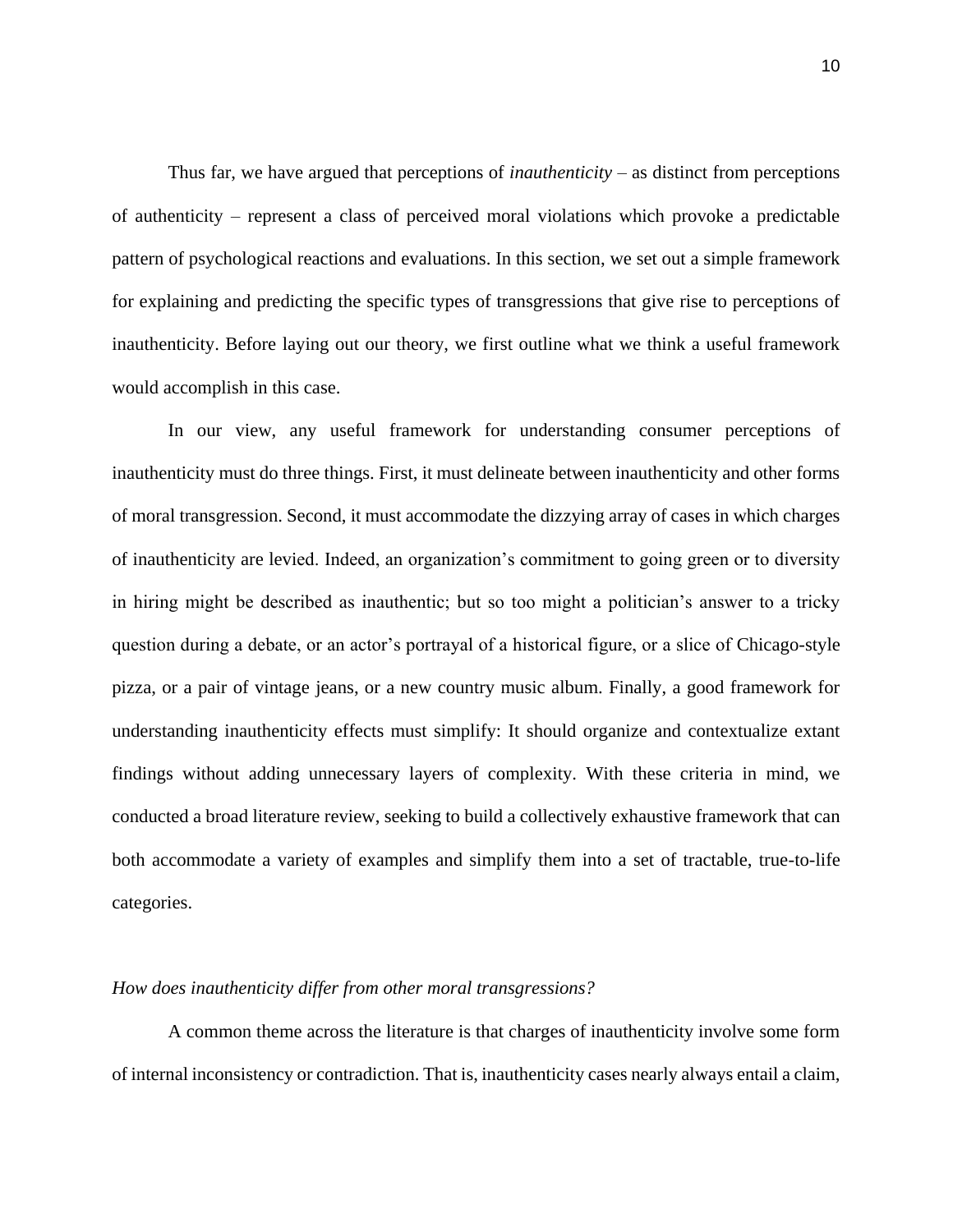commitment, or pretense that is violated upon closer scrutiny. Consider a few examples: A brand of orange-juice that bills itself as all-natural but squeezes their product from genetically-modified fruit; a person that falsely claims to love an obscure indie band they've never heard of to impress a date; a celebrity who identifies as an environmentalist but frequently charters a private jet service. Although the specific content of these cases differs, together they illustrate a common feature that sets inauthenticity violations *per se* apart from other forms of moral transgression: the notion of a contradiction between claims/pretenses and reality.

By contrast, consider learning that a plumber had stolen \$100 from a client's dresser or that a member of a college fraternity had committed sexual assault. Although these are deeply harmful moral violations, an observer would be unlikely to categorize them as 'inauthentic' in the same way they might describe a deceptive orange juice brand or a hypocritical environmentalist, because there is no claim or pretense being violated. On the other hand, we can easily transform these latter examples into inauthenticity cases by creating a discrepancy between what is preached and what is practiced. Imagine instead a plumber who gives potential clients a heartfelt spiel about honesty and integrity in his pricing and then proceeds to steal a \$100 bill from the clients' dresser. We suspect that such an actor would seem to be doing something phony and inauthentic, above and beyond the theft itself and the harm it causes.

If consumer perceptions of inauthenticity are fundamentally about contradictions and inconsistencies between claims and behaviors, a natural question concerns what kinds of claims are relevant for perceptions of inauthenticity and what kinds of behaviors seem like violations of them. A survey of the literature suggests that the boundaries here are quite broad. In principle, anytime a firm or individual actor puts forth a claim about their values, actions, or attributes, they run the risk of seeming inauthentic. Interestingly, such claims might be explicit (e.g., ad copy about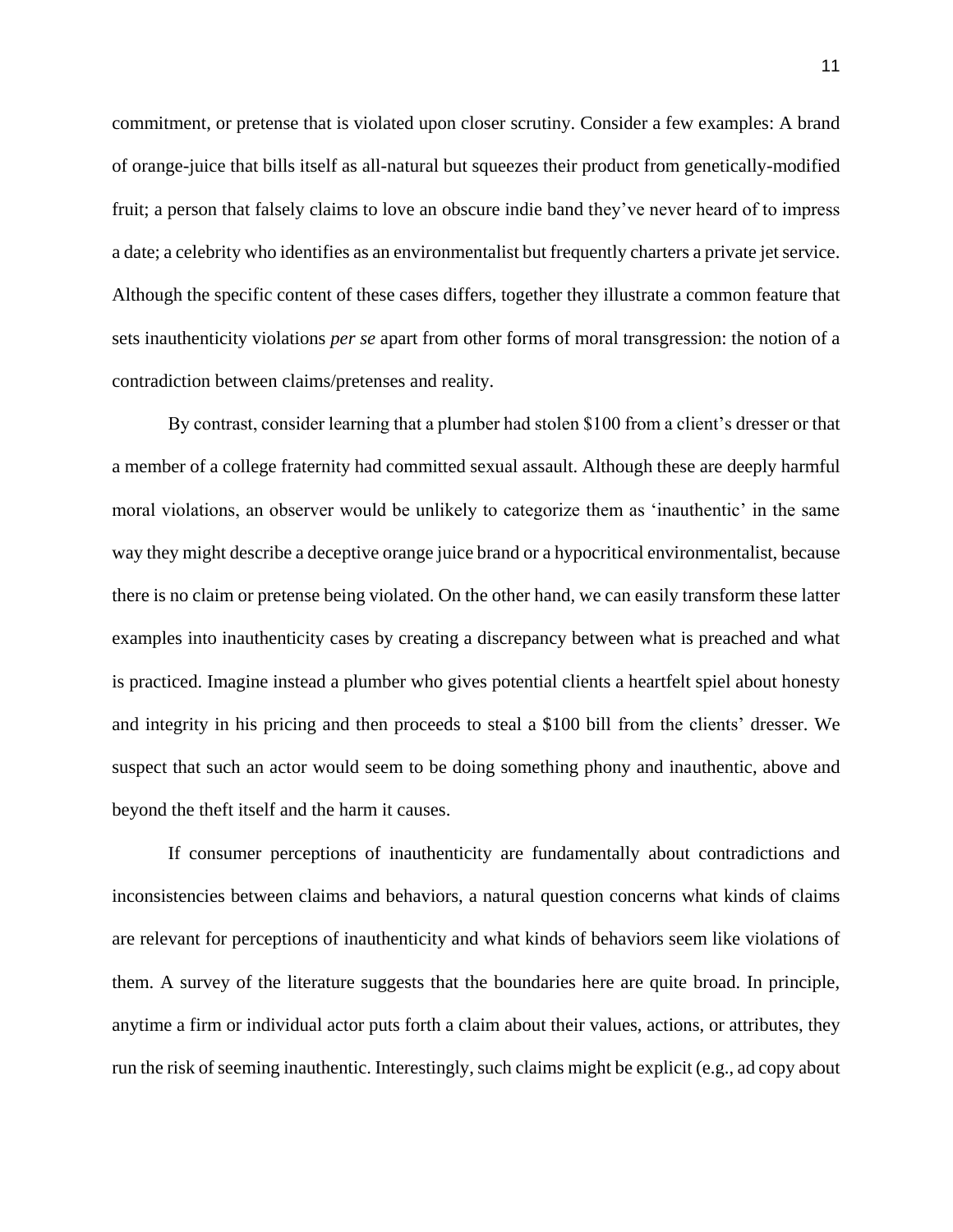a product's attributes, public statements about a firm or public figure's values) or implicit (e.g., membership in a product category, participation in a movement). Violations, we argue, segment into three principle types: deceptions, ulterior motives, and adulterations. In what follows, we outline and dive more deeply into these three types of inauthenticity violations.

#### *What types of violations provoke perceptions of inauthenticity?*

We propose that there are broadly three ways in which an actor, action, or product can provoke consumer perceptions of inauthenticity. The first is to be *deceptive* (i.e., to make dishonest or misleading statements). The second is to have *ulterior motives* (i.e. to behave with selfinterested or profit-seeking motives). The third is to engage in *adulteration* (i.e., to achieve an outcome or create a product in an unnatural, artificial, or improper way). To illustrate these three types, let us consider a prototypical example of each.

The first type of inauthenticity violation - *deception* - is exemplified well by a recent scandal at Volkswagen. In 2015, it came to light that many of the automaker's models were consistently failing to meet basic emissions standards. Of course, plenty of automobiles fail emissions tests, but what made VW's actions *inauthentic* was that the automaker had spent the better part of a decade touting its commitment to environmental sustainability and its lowemissions vehicles in particular. Consumers decried the brand's actions and messaging as deceptive, and that fall, Volkswagen reported its first quarterly loss in 15 years (Hoften, 2015).

The second type of inauthenticity aversion - *ulterior motives* - is exemplified well by recent discussions of 'virtue signaling' in the context of the Black Lives Matter movement. In response to recent protests over the killing of unarmed Black men and women at the hands of police, millions of Americans and scores of major brands have spoken out in support of racial justice with social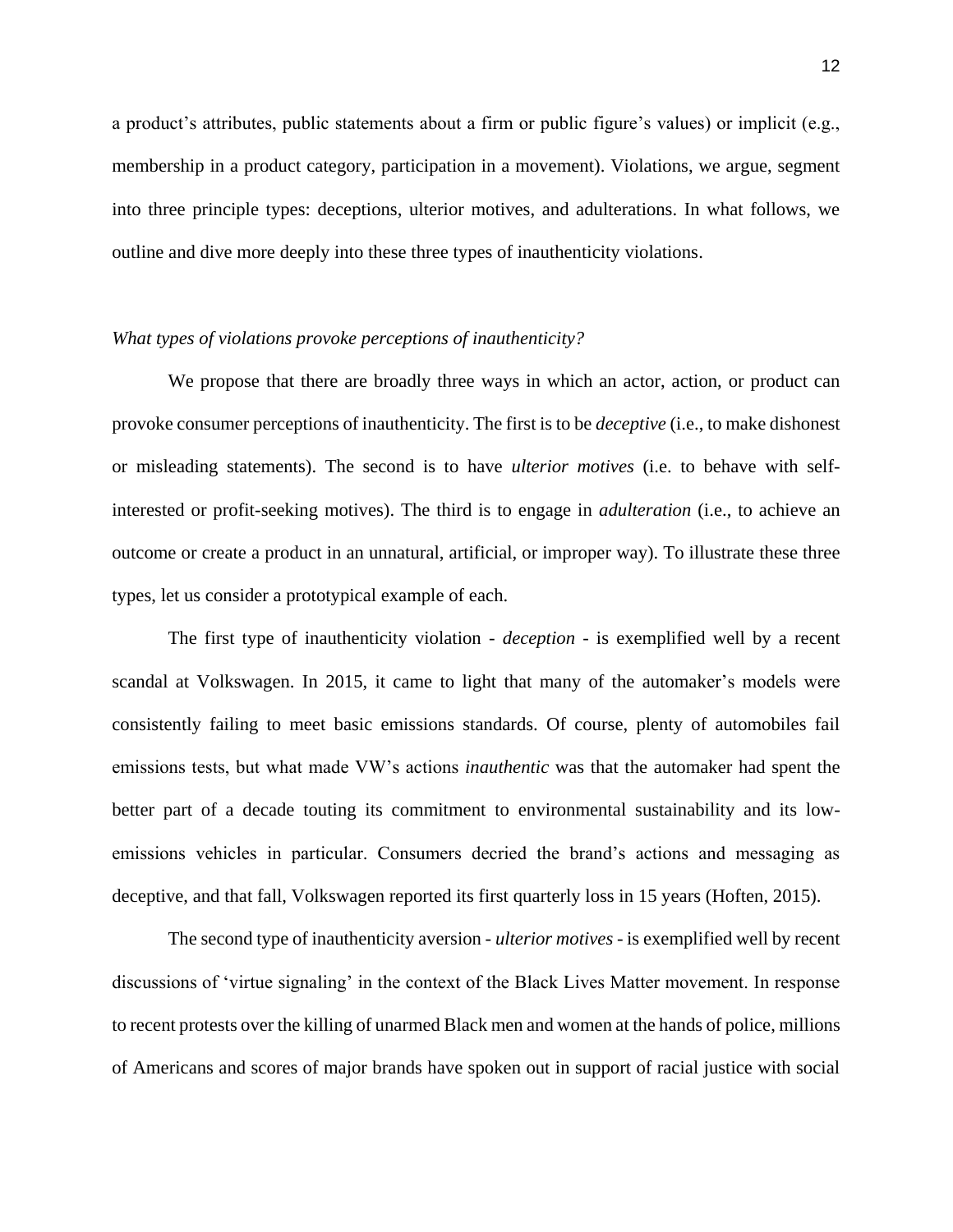media posts, press releases, and race-conscious advertising (Chintagunta, Kansal, & Pachigolla, 2020). Although this upswell of national support and awareness might seem unambiguously positive to consumers who support the cause of racial justice, many have responded with deep skepticism that such statements are actually motivated by a desire to improve public image, turn a profit, or win an election - that they are driven by ulterior, self-interested motives (Jordan & Rand, 2019). Such skepticism has given way to outright outrage at 'virtue-signaling' - the act of supporting a cause inauthentically (i.e., with words only; Bartholomew, 2015).

The third type of inauthenticity aversion – *adulteration* – is exemplified well by consumer responses to performance-enhancing drugs (Landy, Walco, & Bartels, 2017). In the context of athletic or academic achievement, consumers typically celebrate high levels of human performance, but they also display strong intuitions about what constitute the right and wrong paths to achievement. For example, while it might be seen as totally acceptable for a cyclist to increase their blood oxygenation by training at high altitude, it is seen as inauthentic and wrong for them to do so by taking performance enhancing drugs, even outside of the context of professional competition (Riis, Simmons, & Goodwin, 2008). High performance aided by performance-enhancing drugs seems inauthentic because it entails adulterating the appropriate or essential processes of training and achievement.

We propose that these three species of perceived inauthenticity – deception, ulterior motives, and adulteration – capture a wide variety of relevant cases and illustrate different ways in which inconsistencies between claims and reality might arise to provoke consumer scorn. Relative to how brands and individuals *should* talk about themselves (honestly, forthrightly), deception seems inauthentic. Relative to having the *right* sorts of motivations (benevolent, community-minded), behaving with ulterior, self-interested motives seems inauthentic. Relative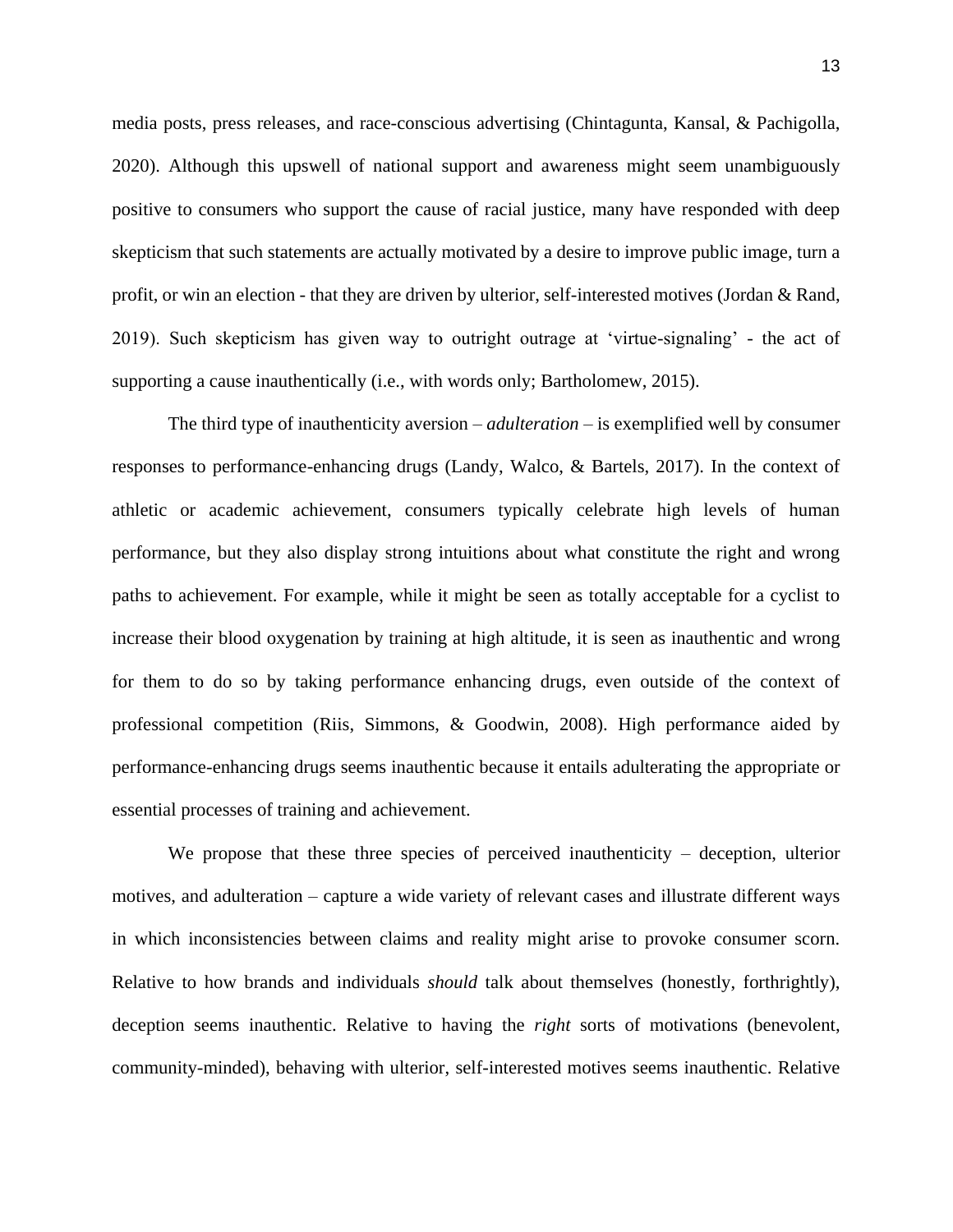to achieving goals or creating products in the *correct* or *essential* way, shortcuts, synthetics, and replicas (forms of adulteration) seem inauthentic. A brand or individual's actions may violate more than one of these criteria, but as we have noted, a single violation on any of these three dimensions seems to be sufficient to produce characteristic patterns of inauthenticity aversion.

It is also worth noting that these three types of inauthenticity violations vary in the extent to which they are domain-general vs. domain-specific. *Deceptions* are relatively domain general, which is to say that duping, faking, evading, or outright lying are likely to be seen as inauthentic across a wide variety of situations. This is because norms of honesty apply in nearly all contexts and can be violated in a great many of them. *Ulterior motives* are more domain-specific in that they arise only in contexts where avoiding self-interest is expected and preferred (e.g., charity, close relationships, etc.). *Adulterations*, too, are domain-specific, but in a slightly different way: Adulterations are typically perceived relative to an ideal or essential process of bringing about an outcome, but what counts as an ideal or essential process necessarily varies by context. We will now expand on these issues by considering each type of violation in some detail.

#### *Deceptions*.

Deceptions are the broadest and most intuitive class of inauthenticity violations. Like all forms of inauthenticity, deceptions entail inconsistency or incongruence between claims and reality. In the case of deceptions, such inconsistencies are typically characterized by an actor manipulating information available to observers so as to claim credit for attributes or qualities that the actor or their products actually lack. The simplest examples of inauthentic deceptions in the marketplace come readily to mind: Consider a car salesman who passes off a complete lemon as a great deal, a job candidate who lies about their abilities in an interview, or a product that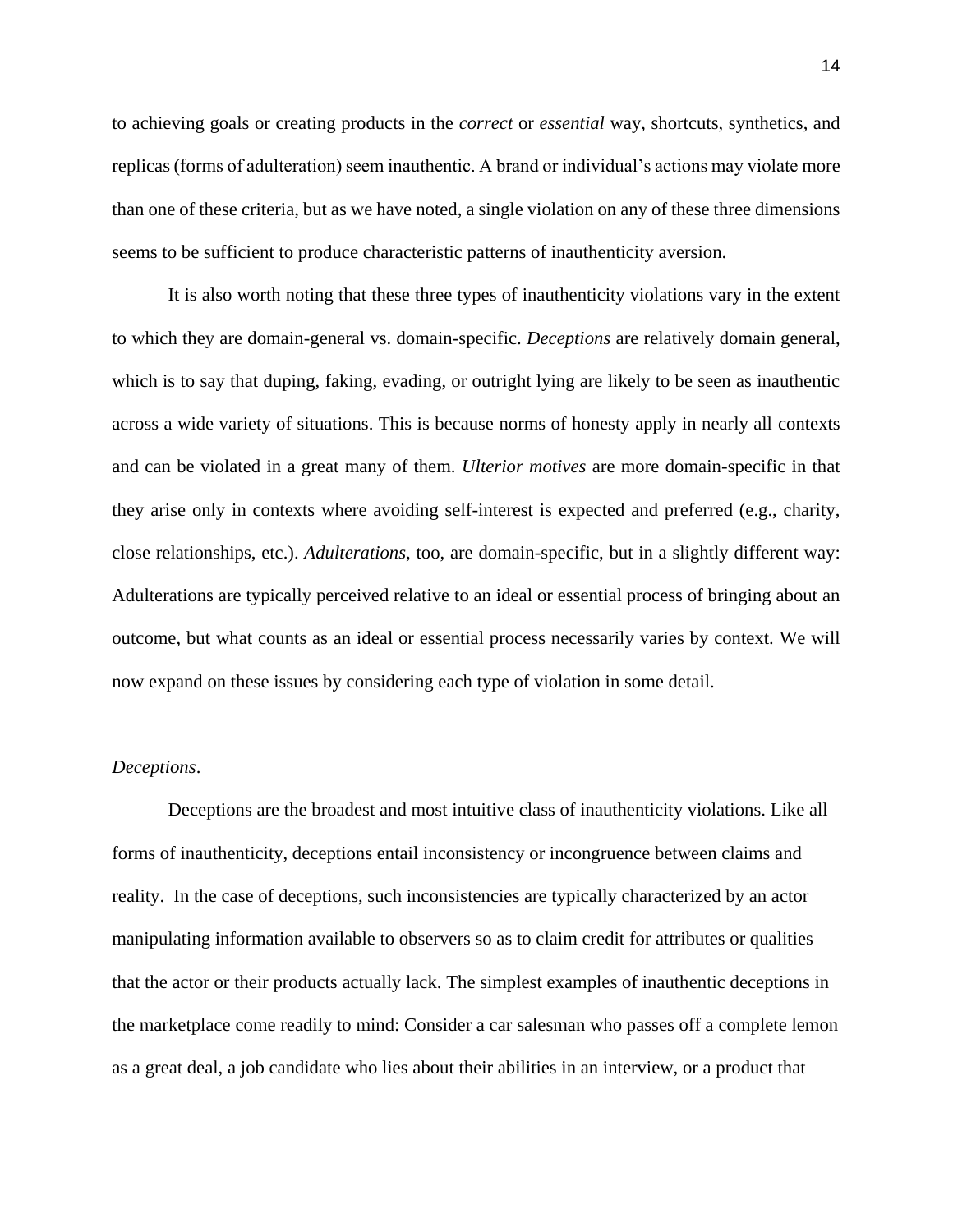claims to have been manufactured somewhere it actually wasn't. That people would react negatively to such cases of inauthenticity-by-deception is hardly surprising. For example, explicit false advertising typically provokes reactance that taints brands and their representatives in the eyes of consumers (Clee & Wicklund, 1980).

More recently, the inauthenticity literature has made insightful advances into the study of deception by (a) showing that a wide variety of seemingly innocuous actions by brands and individuals are treated by consumers as inauthentic deceptions and (b) that outrage at such cases sometimes outstrips what might be expected from rational behavior. Let us consider a few such lines of research.

One class of deception-based inauthenticity cases which have received considerable recent attention are cases of perceived hypocrisy (e.g., Effron, O'Connor, Leroy, & Lucas, 2018; Wagner, Korschun, & Troebs, 2020). In standard hypocrisy cases, a brand or individual explicitly endorses a particular principle, action, or belief in public, but behaves inconsistently with it in private. Hypocrisy tends to provoke negative reactions characteristic of inauthenticityaversion - outrage and distrust. For example, Wagner and colleagues (2009) find that organizations which proactively claim support for social causes and then behave inconsistently seem hypocritical and untrustworthy relative to brands who make no such commitments in the first place (but instead affirm their support after the fact; see also, Barden, Rucker, & Petty, 2005). Furthermore, such negative reactions to brand hypocrisy are amplified when firms make and then violate specific and concrete social commitments (vs. generic and abstract ones). Evidence from social psychology paints a similar picture. For example, Jordan and colleagues (2017) find that people tend to dislike and distrust hypocrites – who endorse moral values in public that they violate in private – even more so than individuals who commit similar violations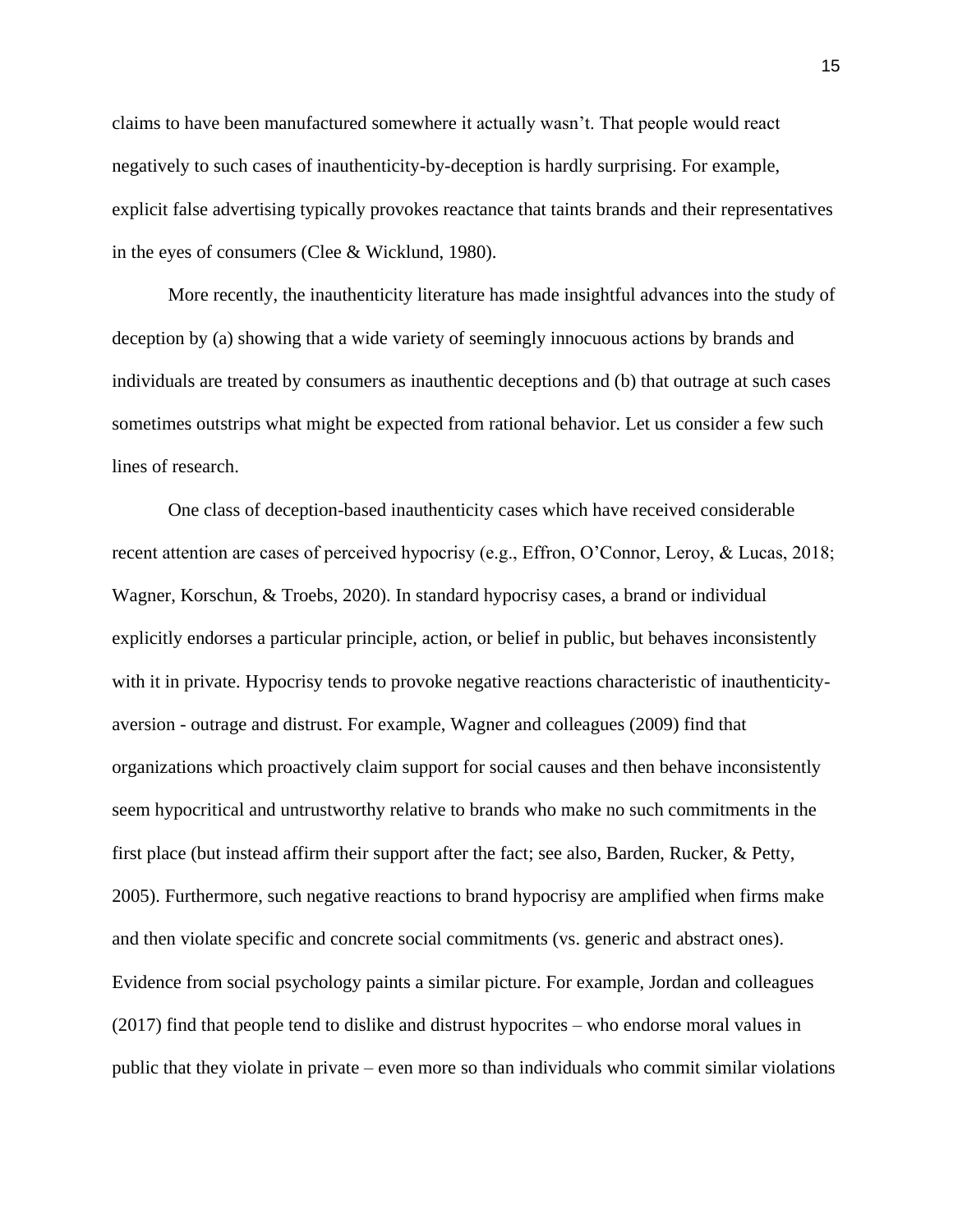without endorsing any moral values in the first place. Such results illustrate something surprising: Although making public and proactive commitments to supporting a cause might seem to have positive consequences (i.e., reinforcing social norms; Gerber & Rogers, 2009), such claims ring hollow when paired with inconsistent behavior, and they actually provoke *greater* consumer outrage as a result.

A related line of research conceptualizes plagiarism and credit-stealing cases in terms of inauthentic deception (e.g., Altay, Miyajima, & Mercier, 2020; Shaw & Olson, 2015). For example, Silver and Shaw (2018) presented participants with scenarios in which plagiarizers claimed credit for music and poetry from unknown folk sources or from idea generators who had explicitly abandoned or sold away their creations. Although people tended to agree that all parties involved benefitted from such transactions (idea generators made money, plagiarizers gained fame and fortune, and audiences got to enjoy otherwise unavailable creations), they also condemned them as deeply morally wrong. Such effects arise because people strongly dislike actors who deceptively claim credit for traits they actually lack. Another provocative example of this psychology comes from legal scholarship on the issue of 'stolen valor,' in which individuals pretend to be war veterans by donning garb or regalia typically worn by members of the armed forces. Whereas legal scholars have argued that dressing up as a soldier represents a constitutionally protected form of free expression (Wood, 2011), lawmakers and laypeople have consistently tried to outlaw such behavior, deeming it morally reprehensible even in cases where the individual pretends to be a veteran for the explicit purpose of collecting donations for the armed forces.

Interestingly, although both hypocrisy and credit-stealing cases entail deceptions relative to explicit claims (i.e., that one will act in accordance with a stated principle, that one fought in a

16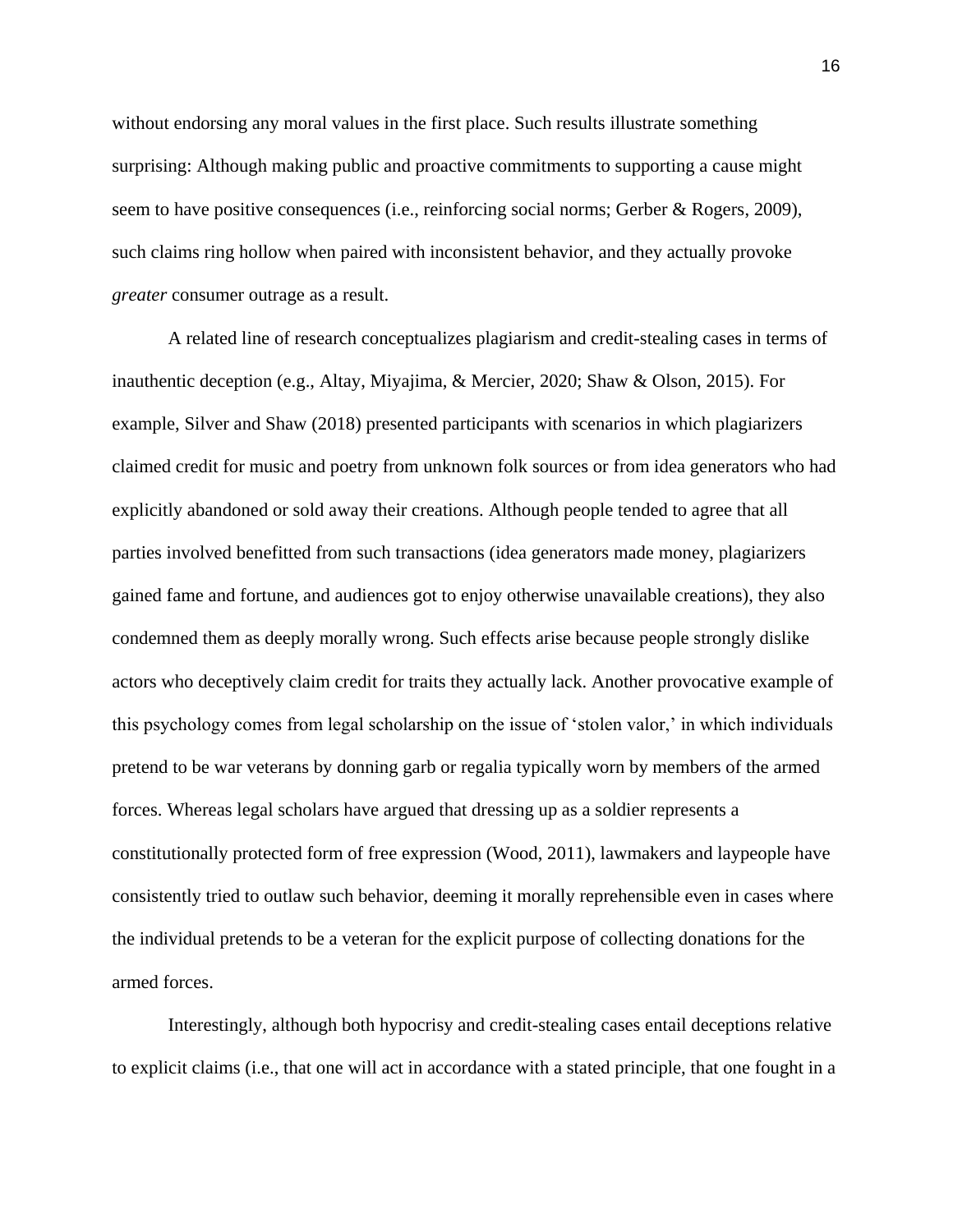war or created a particular work of art), some forms of perceived deception seem to require no outright claims at all. Indeed, some cases in which consumers perceive deception involve only an inconsistency between past and present behavior. In such settings, a brand or individual might seem inauthentic relative to expectations derived from their previous actions or from context. For example, consumers tend to see as inauthentic brands and individuals that behave inconsistently through time (e.g., Aaker & Keller, 1990; Fritz, Schoenmuller, & Bruhn, 2017; Napoli et al., 2014; Schallehn, Burmann, & Riley, 2014; but see, Gershon & Smith, 2018). Here, the 'claim' that is violated appears to be an expectation or commitment generated from prior actions, products, or services. In line with this idea, consistency and congruence of brand identity through time is theorized to be a central element of brand authenticity both for public figures and for brands (Moulard, Garrity, & Rice, 2015; Moulard, Raggio, & Folse, 2016). For instance, when a brand's original founder hands off the reigns of firm leadership, consumers begin to worry that the brand has become inauthentic, in part because they suspect promised levels of service and quality will degrade under new management. Here, too, social psychology provides convergent evidence. People tend to dislike and distrust flip-floppers who change their behavior or beliefs frequently and often judge actors who behave differently in different contexts to be insincere and inauthentic (Kreps, Laurin, & Meritt, 2017).

Finally, some recent authors have argued that perceptions of deceptive inauthenticity can arise from instances of non-disclosure (Baum & Critcher, 2020), in which an organization or individual evades or avoids responding to difficult questions (e.g., about past behavior, controversial beliefs, etc.). For example, job candidates asked whether they have previously used drugs in an interview context seem more deceptive and less trustworthy for opting not to answer than for answering in the affirmative (John, Barasz, & Norton, 2016). Similarly, celebrities and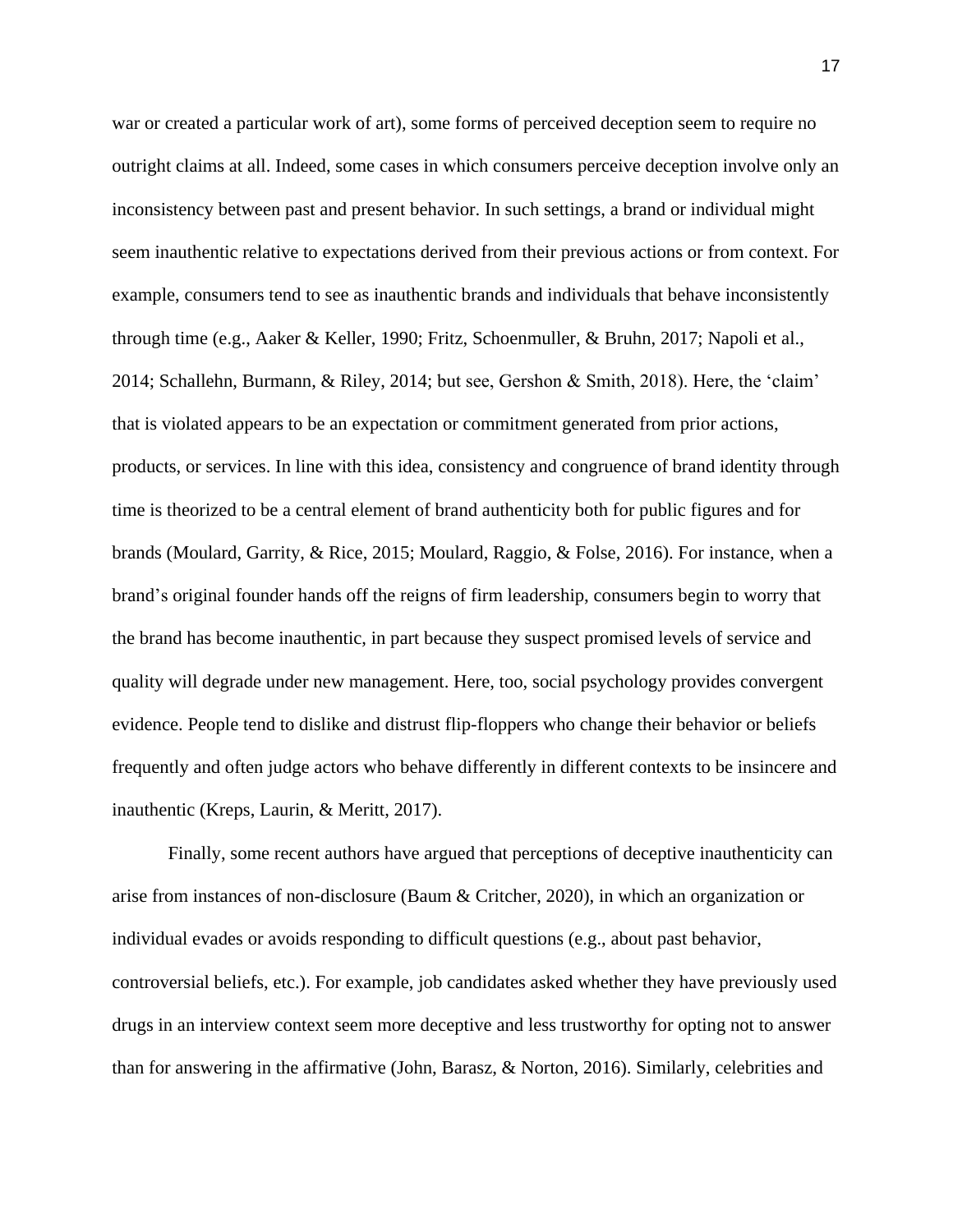public figures sometimes provoke stronger scorn for choosing not to share their opinions on hotbutton political issues like gun control or racial justice than for opposing consumers' viewpoint outright, an effect driven by inferences that the desire not to weigh in is deceptive and strategic (Silver & Shaw, 2020). Such results suggest that perceptions of inauthentic deceptions can arise even when the 'claims' violated are not explicit statements or patterns of prior behavior, but rather conversational norms that dictate a particular response (Grice, 1975). That is, when an actor chooses not to answer a touchy question, observers will sometimes infer that the actor is engaged in an attempt to conceal something or contort their public image. Evidently, 'lies of omission' can harm perceived authenticity in just the same way more explicit deceptions might (Baum & Critcher, 2020).

In sum, these disparate lines of research suggest that dishonest, hypocritical, contradictory, or evasive actions can lead brands and individuals to appear inauthentic and will provoke reactance and outrage similar to that displayed in classic cases of false advertising. Critical in all of these cases seems to be an attribution of intentionality. We suspect, for example, that a consumer who visits different coffee shops on different days, although behaving inconsistently, would not seem to be doing something inauthentic. In line with this idea, Reich  $\&$ Tormala (2013) showed that inconsistency does not provoke negative attributions when the target is already seen as trustworthy. Rather, perceptions of deception-inauthenticity arise when actors seem to be intentionally crafting a public image which does not match their underlying qualities.

#### *Ulterior Motives.*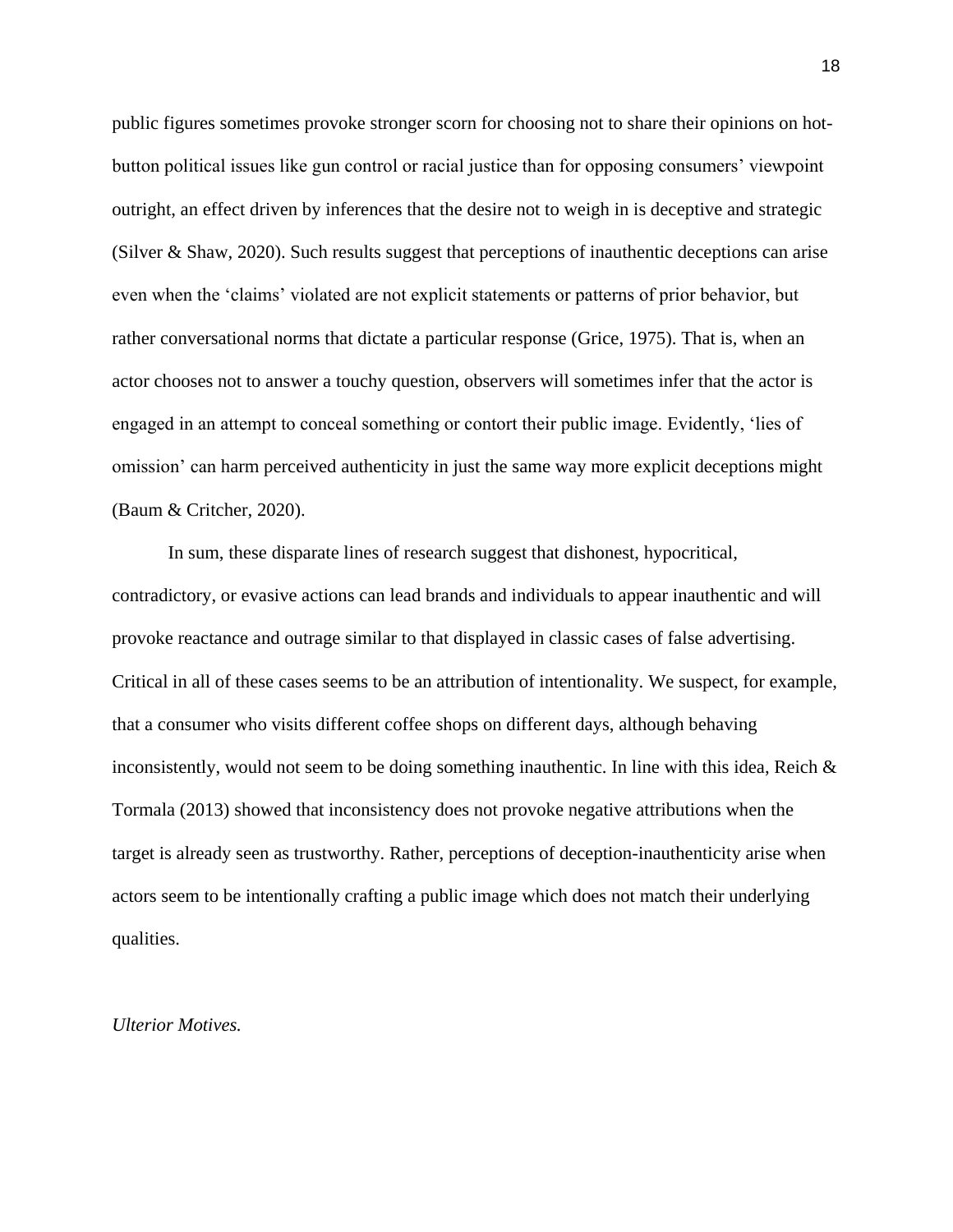The second class of inauthenticity violations are cases of ulterior motives. Here, the inconsistency between claims and reality is typically a perceived discrepancy between the expected or preferred reasons for doing something and an actor's actual reasons for acting. Most often, this conflict manifests as a perception that a brand, organization, or individual is acting in self-interest when they should be acting out of purer or more communal intentions. Indeed, across numerous domains, from art to parenting to charity to gift-giving, consumers display a preference for other-oriented, communal motives, and judge actors driven by selfinterest to be insincere and inauthentic.

Although many cases in which consumers perceive ulterior motives may also entail deception, ulterior motives diverge from deceptions in two notable ways. First, unlike deceptions, which might arise across contexts (i.e., any time an actor makes a deceptive claim), perceptions of ulterior motives arise only in settings in which consumers value non-selfish intentions. For example, in openly competitive contexts, where self-interest is expected, behaving selfishly does not seem inauthentic. Second, whereas deceptions can often be remedied by 'coming clean,' the penalties for seeming to have ulterior motives cannot be easily assuaged with honesty. For example, even if a musician admits openly that their primary desire in writing songs is to become a celebrity and make a fortune, their intentions might still seem inauthentic and their success tainted.

Perhaps the clearest manifestations of ulterior motive inauthenticity come from the domain of moral and prosocial behavior (where self-interest stands in stark contrast to an idealized standard of altruism as selfless and self-sacrificing; Barasch, Berman, & Small, 2016; Small & Cryder, 2016). Said differently, consumers think of cause-marketing, social responsibility, philanthropy, and volunteering as belonging to a class of actions which *ought* to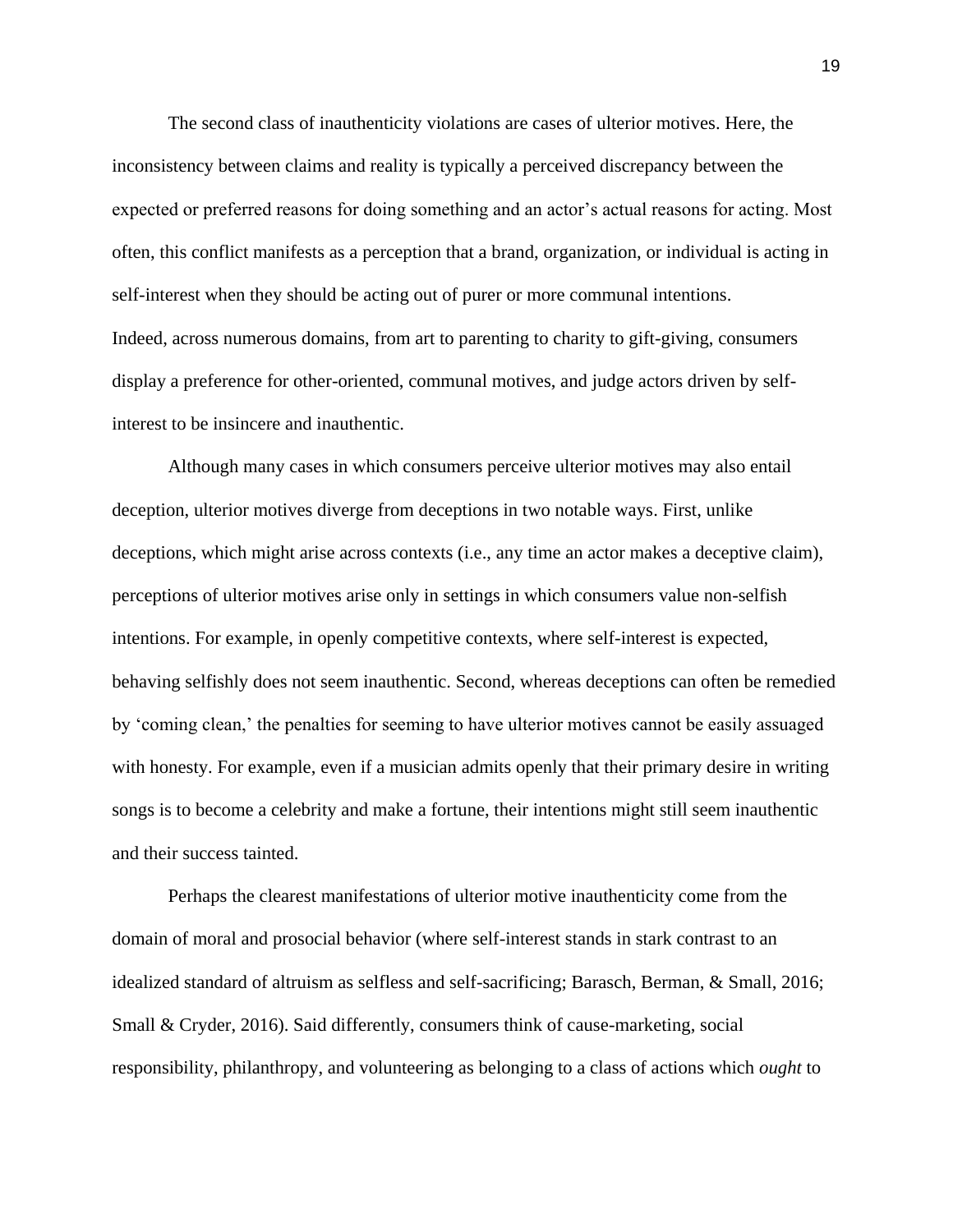be done out of a genuine desire to help others. When observed prosocial behavior seems motivated instead by profits or reputation, it seems insincere and inauthentic. In some cases, brands and individuals who do good are judged more negatively for doing good out of transparent self-interest than for doing no good at all (Newman & Cain, 2014; Lin-Healy & Small, 2013).

For for-profit firms, the question of how to behave prosocially without invoking perceptions of ulterior motives is especially pertinent given that consumers increasingly display a preference for brands that contribute to the greater good (Elfenbein & McManus, 2010; Nielsen, 2015). In such contexts, the risk of seeming inauthentic generates an interesting paradox: Forprofits are incentivized to support social causes but face stringent penalties if their good deeds seem aimed at increasing profits (regardless of otherwise positive externalities). In answer to this quandary, a spate of recent papers have investigated what factors lead consumers to attribute self-interest to observed prosocial behavior. Some critical factors include the order in which brands launch prosocial initiatives (first movers vs. later entrants; Silver, Kelly, &, Small, 2020), the type of donation (e.g., goods vs. money; Gershon & Cryder, 2017), the perceived fit between brand and cause (Nan & Heo, 2007), and the brand's willingness to take risks in pursuit of the greater good (Silver & Silverman, 2020). More generally, a key consideration seems to be whether any potential benefits from behaving prosocially are coded as a side-effect of or a key antecedent to doing good (e.g., Carlson & Zaki, 2018; Zlatev & Miller, 2016).

Importantly, though, perceptions of ulterior motive inauthenticity are not restricted to the domain of prosocial behavior. Any action for which consumers take note of self-interest and delineate it as the 'wrong' underlying motivation can be seen as inauthentic (e.g., romance, public policy, gift-giving). For example, recent work suggests that consumers see as inauthentic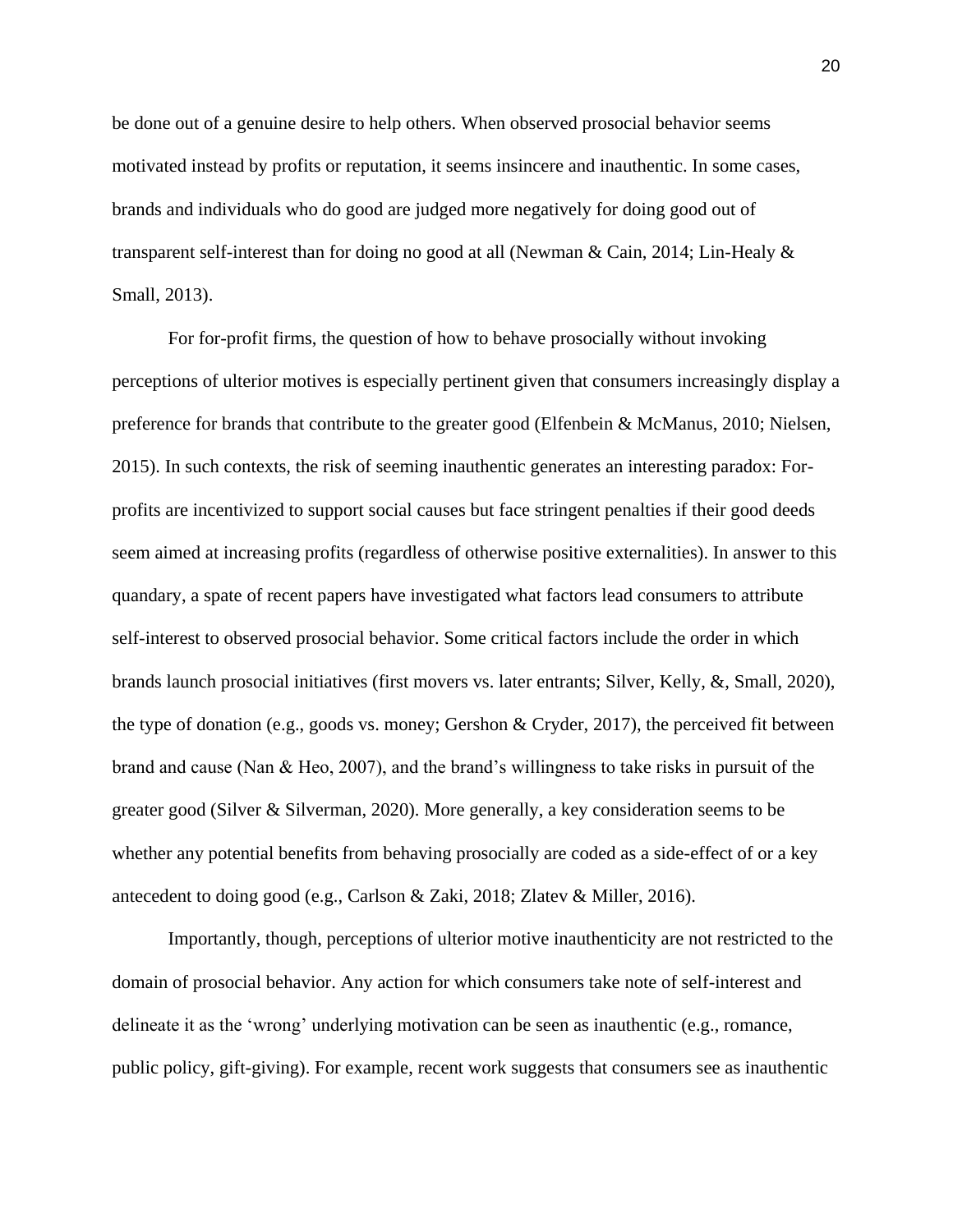artists who 'pander' to their audience's interests (Bhattacharjee et al., 2014). Indeed, consumers seem to believe that art ought to be created for some nobler purpose than merely satisfying audience preferences, and they will judge artists who do so as inauthentic 'sell-outs.' Similarly, people often believe politicians who focus on their poll numbers (Szalai, 2016) or public figures who carefully manage their public image to be behaving inauthentically (Audrezet, de Kerviler, & Moulard, 2018). Note that in all of these cases, perceived self-interest draws consumer ire in spite of the fact that behaving selfishly also means being responsive to consumer needs and preferences. In this way, perceptions of ulterior motive inauthenticity may also interfere with the pursuit of outcomes that benefit all involved.

A broader understanding of ulterior motive inauthenticity can be gleaned from seminal work on relational vs. transactional framing (Fiske, 1992; Fiske & Tetlock, 1997). For example, McGraw and Tetlock (2005) argued that consumers naturally delineate between contexts in which their relationships with brands and other individuals are seen as fundamentally communal - and therefore entailing an obligation to behave selflessly - vs. fundamentally transactional - and therefore entailing no such obligation. This distinction has been used to explain in part why consumers display strong reticence to assign monetary value to certain kinds of goods and services (see also, Johar, 2005). For example, people are reluctant to price or sell objects of significance to their personal relationships or to put a price on protecting the environment (McGraw & Tetlock, 2003, Baron & Spranca, 1980). We propose that judgments of ulterior motive inauthenticity draw on a similar psychology: Introducing self-interest motives into contexts in which communal motives are expected or preferred generates moral outrage and perceptions that the actions of brands or individuals have violated a truer authentic purpose.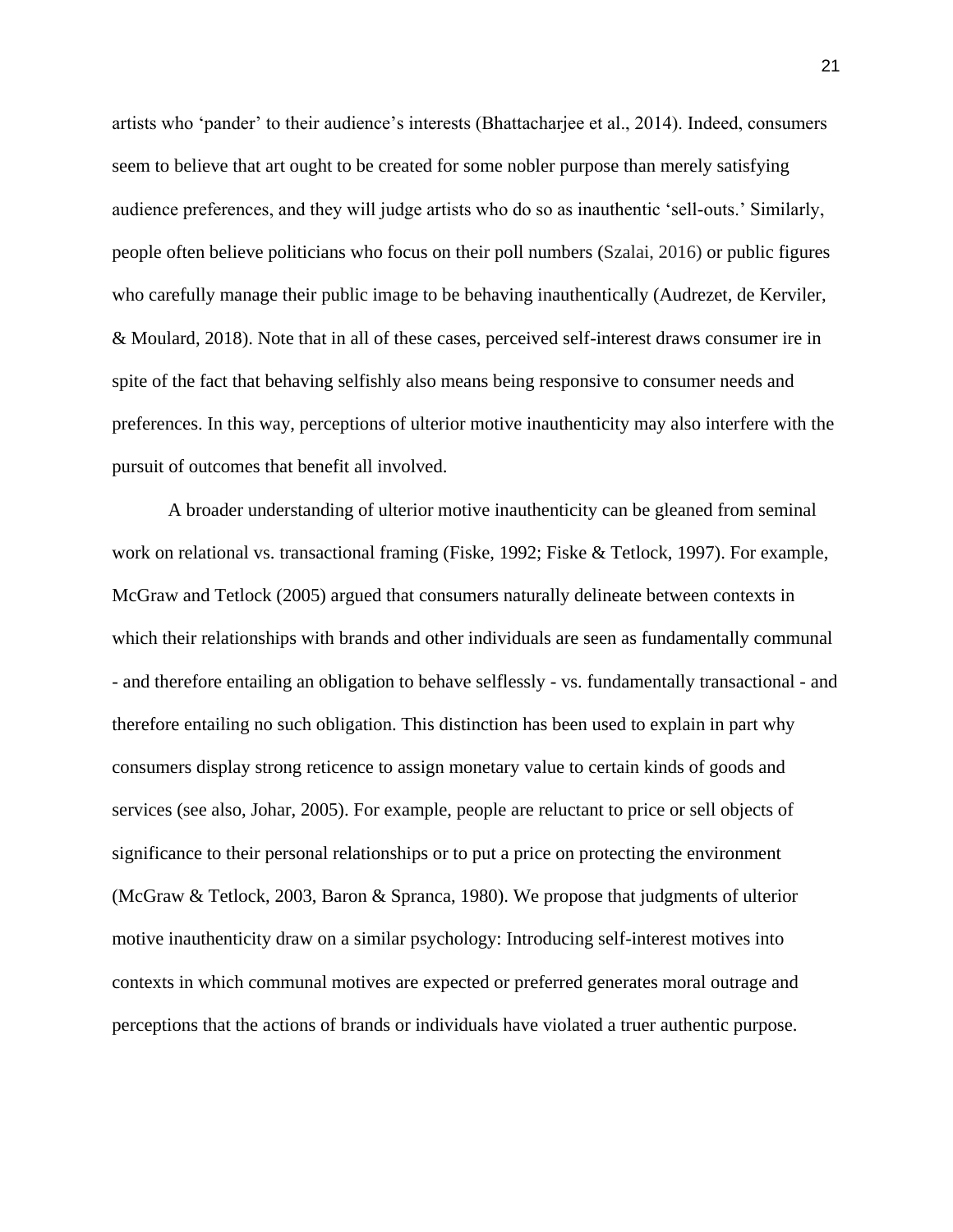## *Adulterations.*

A third species of perceived inauthenticity – adulteration – manifests when products are created or objectives achieved in the wrong way. For example, products might seem to have undergone processing that alters their natural form or deviates from the default conception of how they "ought" to be created. The norm violation in this case is that the pure, baseline, or natural form of something has been adulterated by bringing it to being in the wrong fashion. The notion of the proper means of creating or achieving something is typically derived from qualities associated with its 'essential' or 'prototypical' form (Gelman, 2003; Newman, 2016), and such expectations are thus highly context-dependent and often quite specific. For example, in order for a violin to be considered an authentic Stradivarius, it needs to have been fabricated in Antonio Stradivari's shop in 17th century Cremona, Italy. By contrast, the requirements to qualify as authentic guacamole are quite different (perhaps being mixed by hand in a stone bowl or not containing sour cream). Deviations from context-specific expectations about the right way to create something (i.e., by the right people, from the right materials, in the right way) often lead to perceptions of adulteration inauthenticity.

In many cases, the essential or prototypical version of a good is contained in its 'original' form. Consider for example the value of an original impressionist painting, a grandmother's original chocolate cookie recipe, or a comic book's original edition. Such value is assigned, at least in part, because originals are thought to contain an immaterial essence which renders them a pure and true version of the good in question (e.g., Keil, 1992; Medin & Ortony, 1989; Newman & Bloom, 2012). As a result, processing which attempts to duplicate, mass-produce, add to, or even improve on originals can seem to tamper with what made the product desirable in the first place, rendering it impure and aversive (Rozin 2005; Rozin, Fischler, and Shields-Argeles, 2012;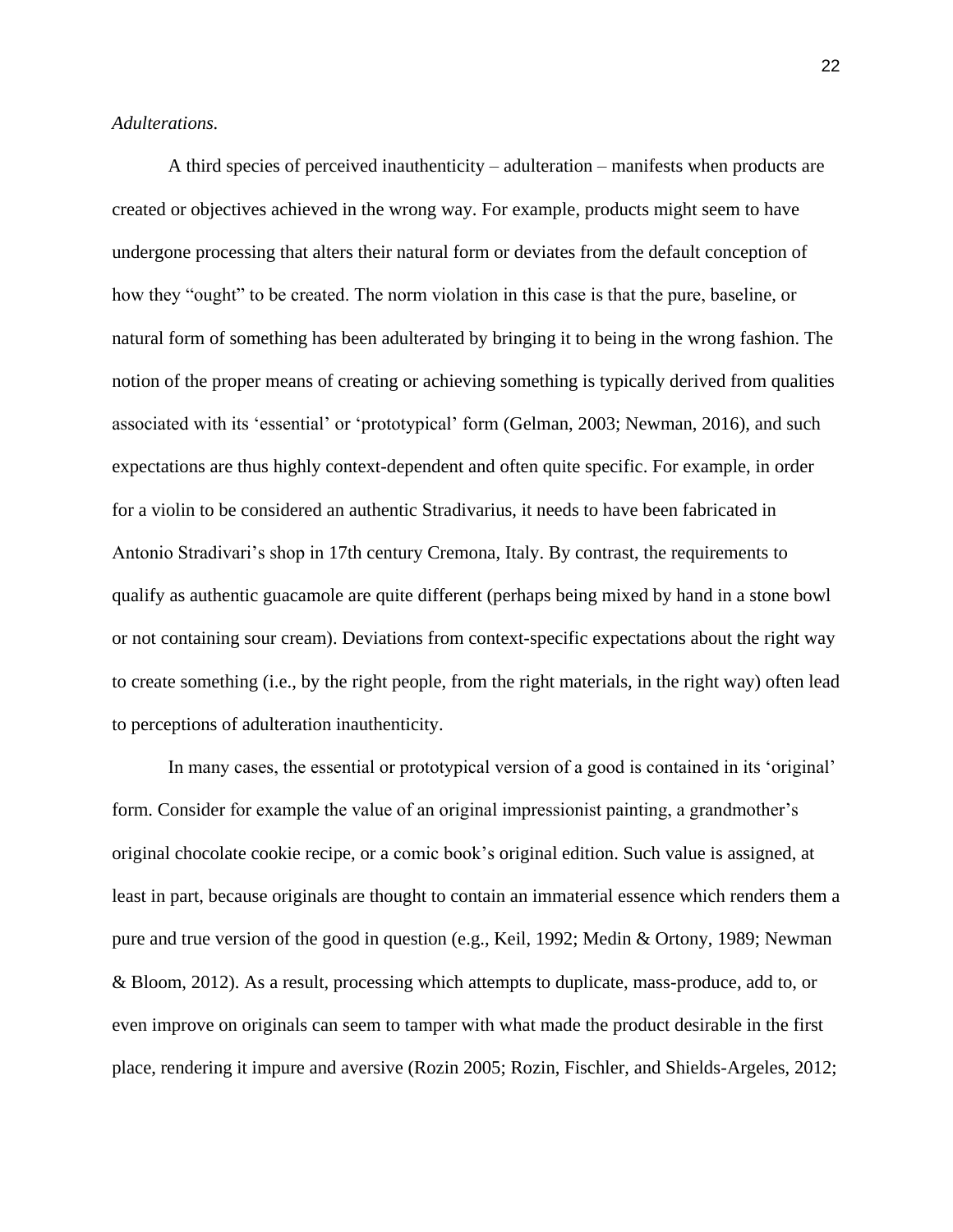Scott & Rozin, 2017). For example, when the production of a brand's signature product (like a pair of Wrangler Jeans or a Martin Guitar) is outsourced to a faraway factory, its connection to the essence of the brand is adulterated and it seems inauthentic and tainted as a result (Beverland, 2010; Newman & Dhar, 2014).

Adulteration inauthenticity – the aversion to tampering with a good's original or true form – can also help to explain a pervasive consumer preference for 'naturalness' (Consumer Reports, 2016). Across a variety of contexts and product categories, consumers value what they see as emanating from the natural world and respond negatively to what they perceive as 'unnatural' processing. This preference for naturalness can be understood in part by consequentialist beliefs about the safety and potency of natural products (vs. synthetic equivalents; Scott, Rozin, & Small, 2020), but it also seems to reflect a more general moral intuition that the natural world is desirable and benevolent (Scott, Inbar, & Rozin 2016; Scott  $\&$ Rozin, 2020). Indeed, consumers seem to see tampering with nature as a moral violation (i.e., 'playing God') – evoking notions of contamination and feelings of disgust (Haidt et al., 1993; Rozin, Haidt, & McCauley, 2008). This psychology is most evident in a strong preference for natural foods (e.g., Gaskell et al. 1999), for which oral consumption seems to trigger the strongest reaction to adulteration, but it is also evident in a widespread aversion to unnatural medicines, cosmetics, and cleaning products (Russo, 2015; Levine, 2018).

As with other forms of inauthenticity-aversion, the aversion to unnatural products is often characterized by an intuitive moral objection – feelings that what is unnatural is 'simply wrong' (Scott, Inbar, Rozin, 2016) – that is relatively insensitive to evidence of potential benefits. For example, there is widespread public backlash against genetically modified organisms (G.M.O.s) in food, despite most scientists arguing that genetic modification is safe and has the potential for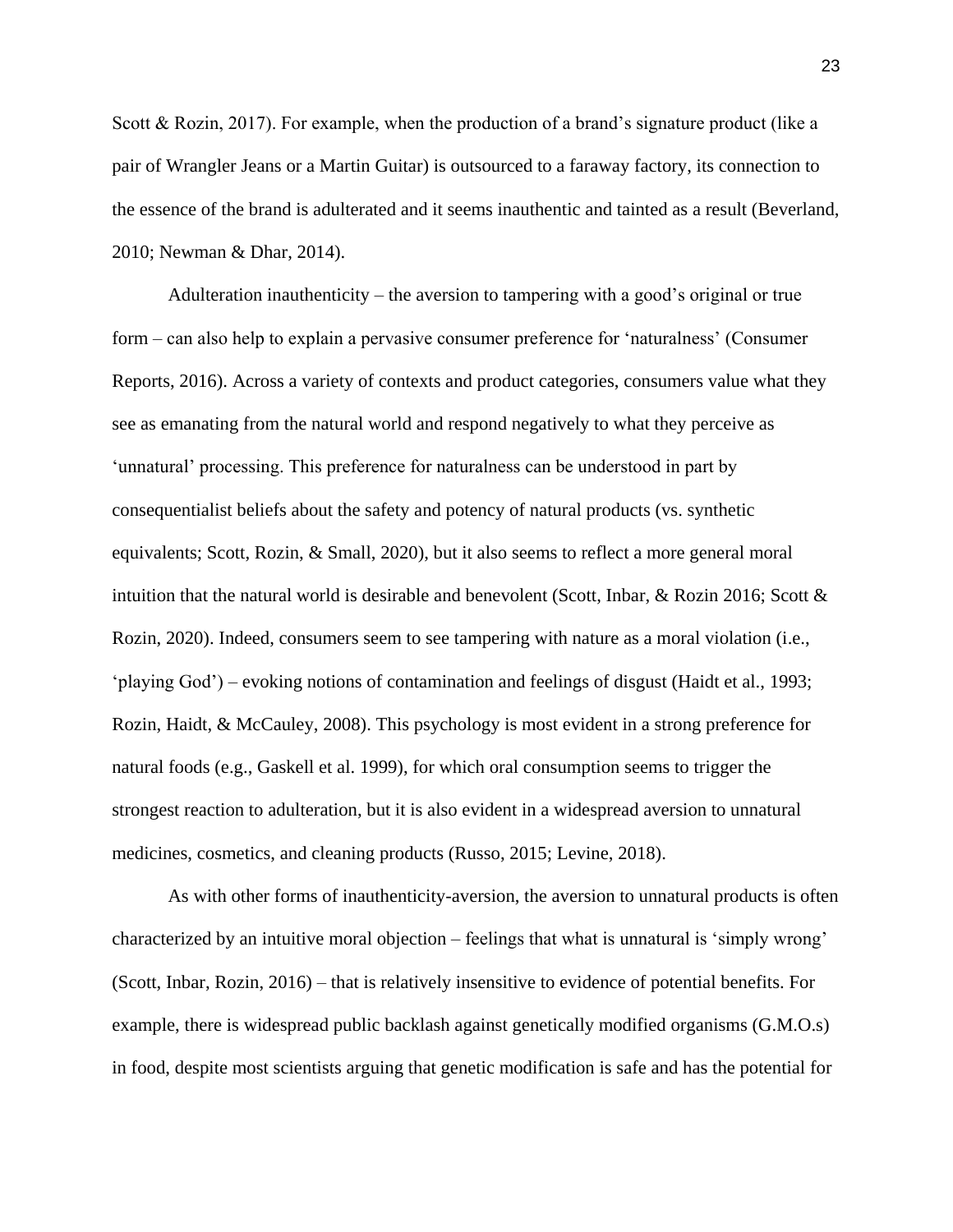significant environmental and societal benefits (Frewer et al., 2013; Priest, 2000). To many consumers, though, the process of genetic modification is an unnatural adulteration of these products' authentic forms, to be avoided altogether if possible. Indeed, many consumers are insensitive to evidence about the benefits of GMOs, are grossed out imagining them (e.g., picturing an ear of corn modified with scorpion DNA), and view genetic modification as 'just wrong' (Scott, Inbar, and Rozin, 2016). Similarly, people judge psychological enhancement drugs as unnatural and immoral (Riis, Simmons, & Goodwin, 2008). Even when safe and effective, people dislike the idea of tampering with traits they view to be central to one's authentic identity. Other technological advances, including vaccinations, chemical pesticides, and artificial sweeteners evoke similar concern (Schwartz & Inbar, 2020). Such beliefs reflect in part what philosophers call 'the naturalistic fallacy,' a preference for naturalness (and an aversion to unnaturalness) which overrides a rational calculation of costs and benefits. Indeed, even when unnatural processing enhances the objective attributes of a product, perceptions of adulteration can strongly diminish its value.

Beyond the aversion to literally "unnatural" products, convergent lines of research demonstrate that consumers dislike and devalue products and processes that violate the expectation of a category's traditional mode of creation. For example, consumers respond negatively to the machine production of goods traditionally made by hand, such as baked goods and handicrafts (Fuchs, Schreier, & Van Osselaer, 2015). Whereas a handmade craft embodies the essence of the creator, the machine-made version has been adulterated by an unnatural process, even if it yields a more reliable and quality-controlled result. Reactance to adulterationinauthenticity may also help explain consumer reactance to cultural appropriation, the production and dissemination of cultural products or experiences by actors who are not members of the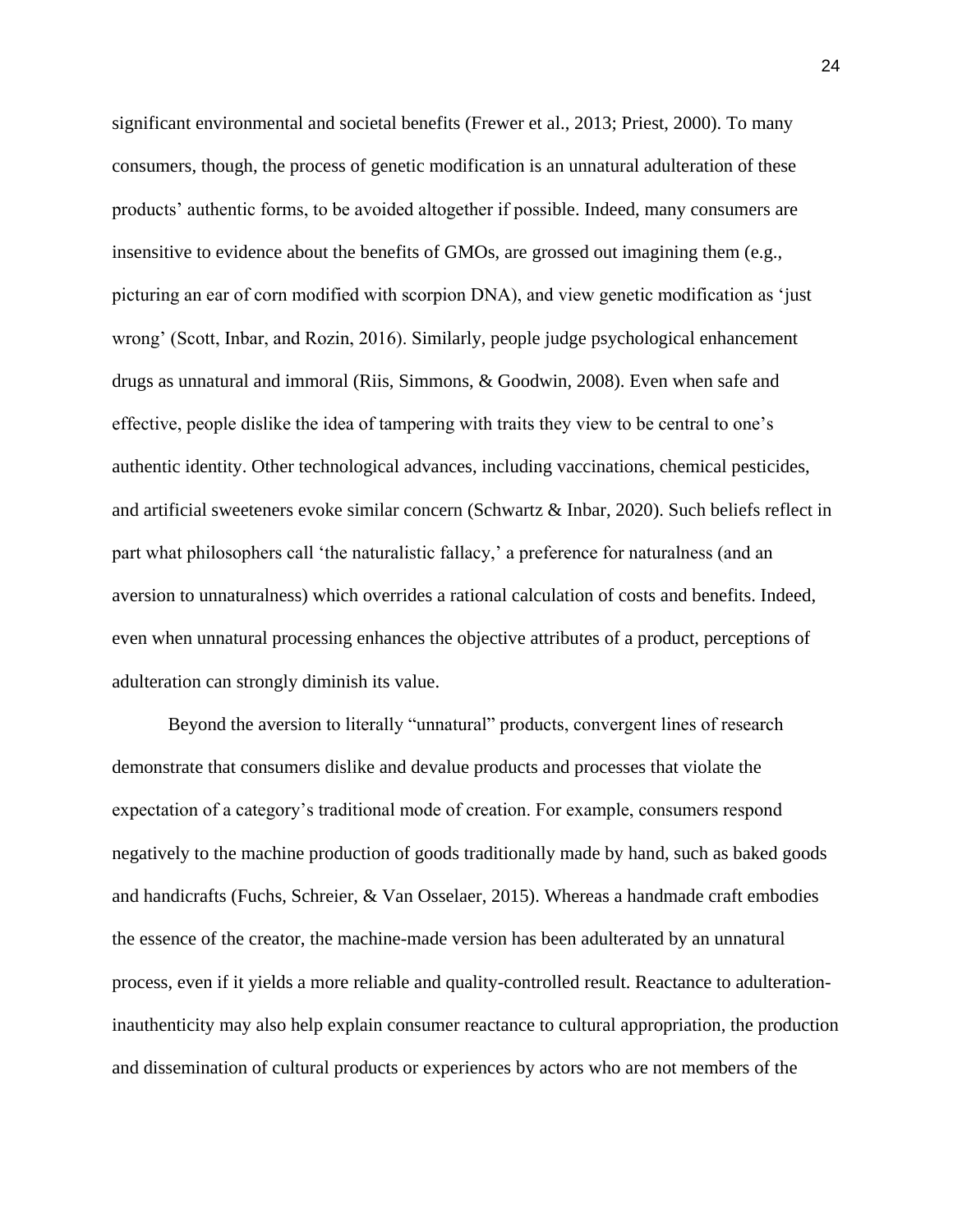cultural group in question. Consumers seem to believe, for example, that gospel music, in its essential form, should be produced by Black artists, and often judge white gospel musicians as offering an adulterated and inauthentic take on the genre (Thompson-Bradshaw, 2014). Finally, adulteration-aversion may underlie skepticism toward artificial intelligence used for tasks traditionally performed by humans, such as self-driving automobiles and automated medical diagnoses or treatments (Leung, Paolacci, & Puntoni, 2018; Longoni, Bonezzi, & Morewedge, 2019). If consumers' intuitive theories code making moral decisions behind the wheel or helping sick patients as fundamentally human activities, then automating them may be seen as an unacceptable adulteration of the proper way of things.

## **A Taxonomy of Inauthenticity Violations**

Inauthenticity violations arise in response to consumer perceptions that an entity isn't really what it claims to be.



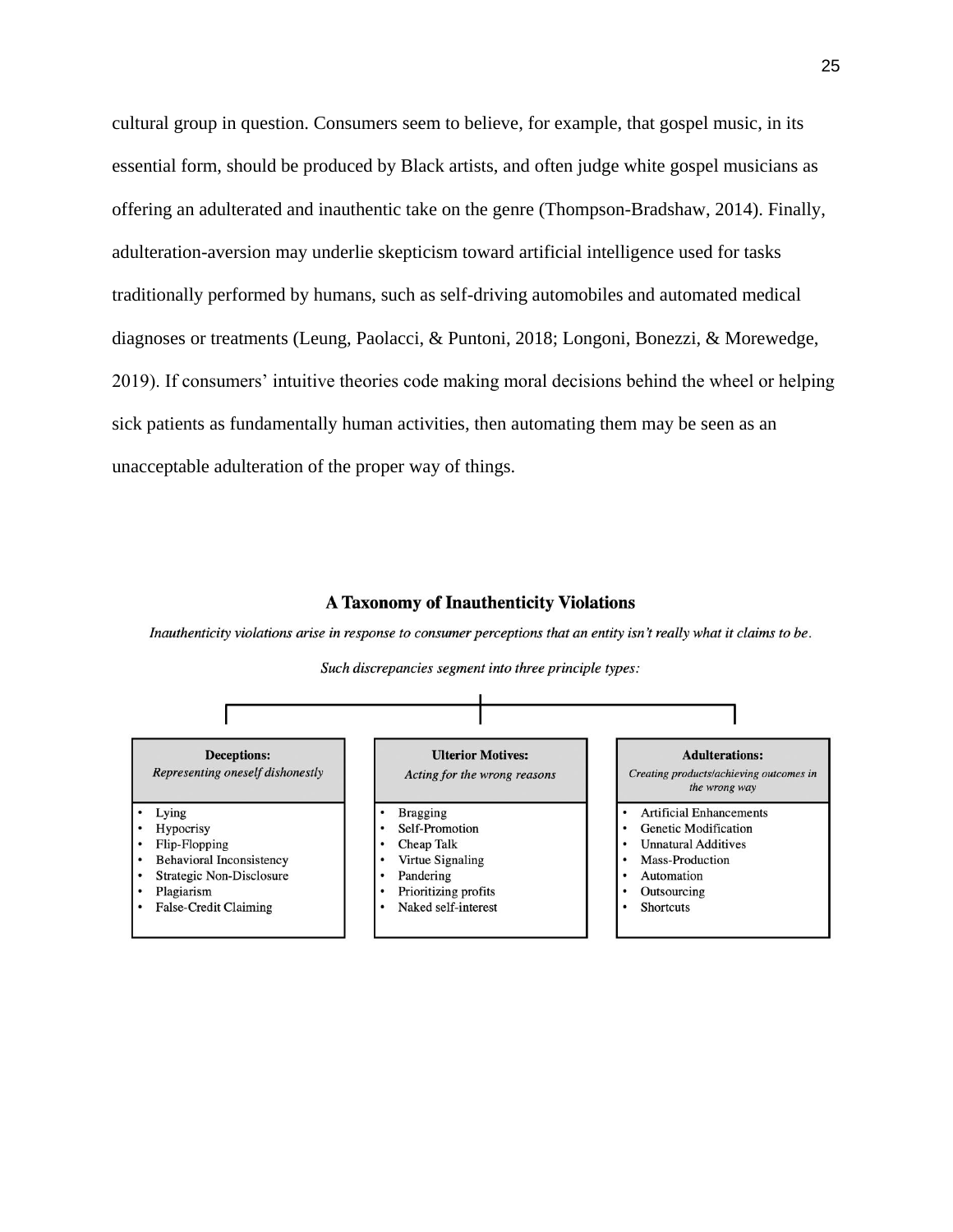**Figure 1**. A Taxonomy of Inauthenticity Violations. Note that whereas cases of *Deception* and *Ulterior Motive* typically involve judgments of an actor or their actions, cases of *Adulteration* typically involve judgments of products or outcomes themselves as inauthentic.

## **III. Implications for Marketing Practice**

In recent decades, achieving authenticity has become a driving objective for brands. Executives want to lead authentically (Avolio & Gardner, 2005; George, Ibarra, Goffee, & Jones, 2017); marketers want to cultivate authentic brands (Beverland, 2009); and producers want to create authentic products which provide authentic experiences (Cinelli & LaBoeuf, 2019; Liao & Ma, 2009). Yet the concept of authenticity is elusive, and although consultants or academics might claim to hold the keys to unlocking brand authenticity, it is often difficult to pinpoint concrete and practical recommendations for becoming *more authentic*. A key challenge for this approach is that authenticity is typically reflected in an entity's baseline, original, or unadulterated form. Thus, when authenticity becomes relevant in consumer decision-making, it is often because something seems *inauthentic*, and not the other way around. A more practical approach, then, might be to highlight the factors that lead to perceptions of *inauthenticity* and to consider how they might be avoided in practice. Building on the taxonomy of inauthenticity violations developed in the prior section, we now turn to this more applied purpose.

In many cases, what makes a brand seem inauthentic is the detection of the precise tactics the brand deploys to persuade consumers in the first place. This idea has deep roots in extant marketing literature. For example, Brehm and Sensenig (1966) found that consumer attitudes can 'boomerang' if consumers feeling boxed in by efforts to change their minds or influence their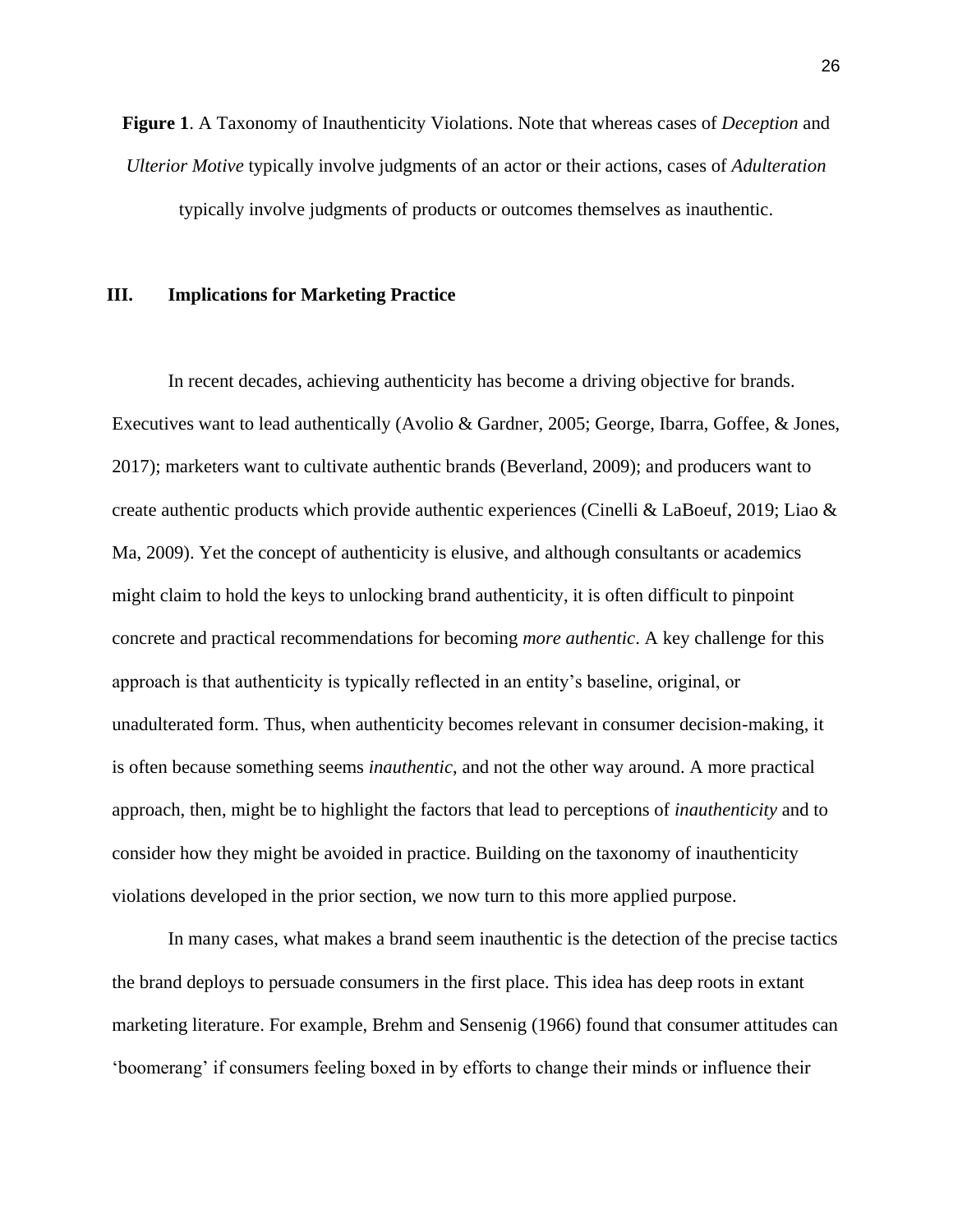choices. In a classic address to the Association for Consumer Research, Peter Wright (1986) expanded on this notion, arguing that consumers possess and deploy a 'schemer schema,' a collection of folk theories which help them to detect and parry persuasion attempts in the marketplace. Since then, the idea that consumers are suspicious of and react negatively to such attempts has received considerable support (Campbell & Kirmani, 2000; Friestad & Wright, 1994; Friestad & Wright, 1999; Kirmani & Zhu, 2009). We argue that inauthenticity-aversion draws on a similar psychology, arising when consumers perceive a disconnect between what a brand professes to be selling and its actual attributes and intentions upon closer scrutiny. Building on this idea, we argue that three central, common-sense marketing principles turn out to represent specific risk factors for seeming inauthentic and provoking consumer scorn.

## *Image Management.*

One central objective for marketers is to highlight the positive qualities of the brand (and perhaps to obfuscate its less impressive attributes). But there is a fine line between emphasizing the positive and overclaiming; falling on the wrong side of this line is a risk factor for perceived *deception.* In more extreme situations, exaggerating a brand's positive attributes can seem outright dishonest, giving rise to perceptions of inauthentic 'false advertising' and evoking powerful consumer reactance. Even relatively harmless forms of false-advertising such as L'Oreal's classic claim that its skin-care line is 'clinically proven to provide visibly younger skin' can result in multi-million-dollar class-action lawsuits if consumers come to see them as inauthentic and deceptive (Katz, 2014). But reactance towards deception-inauthenticity in advertising is not limited to outright false claims: Even slight exaggerations or overclaims can produce powerful consumer outrage. For example, Pepsi's 2018 advertising campaign implying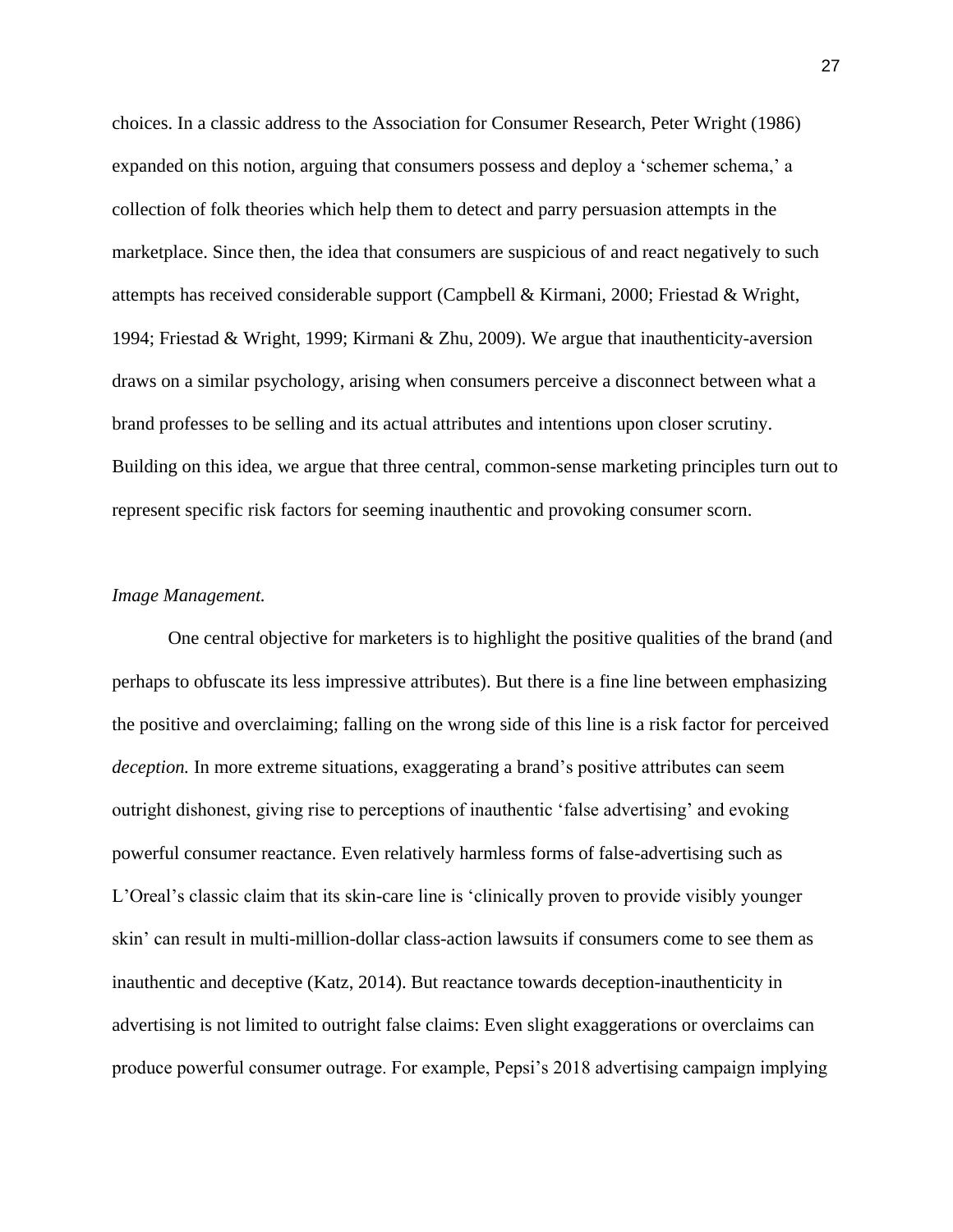that sharing a soda might help reduce tensions between police and protestors was lambasted by consumers, likely for inauthentically positioning the Pepsi brand as having a role to play in the movement for racial justice (Victor, 2017). In some cases, perceptions of deceptive inauthenticity can arise from a public figure or brand merely seeming to 'try too hard' in their attempt to signal a desirable trait (e.g., relatability; Szalai, 2016). Although marketers are often encouraged to accentuate the positive, it seems clear that dressing up a brand's image (beyond what consumers are willing to grant upon closer scrutiny) can backfire. In many cases, it may actually be best to err on the side of greater honesty about a brand's attributes or qualities, even if doing so diminishes them somewhat in the eyes of consumers.

#### *Profit Maximization.*

A second clear objective for marketers is to maximize profits. But telegraphing this goal to consumers represents a risk factor for *ulterior-motive* inauthenticity perceptions. Broadly speaking, seeming to care about profits can harm brand equity. Indeed, Bhattacharjee and colleagues (2017) find that for-profit firms (vs. non-profits) often appear morally suspect and their existence potentially harmful to the world. Of course, *being* a for-profit firm in the first place is not something that brands can change in order to avoid inferences of ulterior motives. But an awareness of which sorts of firm actions (those for which communal motives are preferred) might be higher risk for inauthenticity perceptions is critical. For example, absent deceptive or unfair practices, consumers don't much mind if a firm that sells widgets tries to make money selling widgets. However, if the same widget brand decides to take a public stand on racial justice or gun control, to sell buy-one-give-one widgets, or to emphasize its commitment to treating its customers like family, the brand may run of the risk of seeming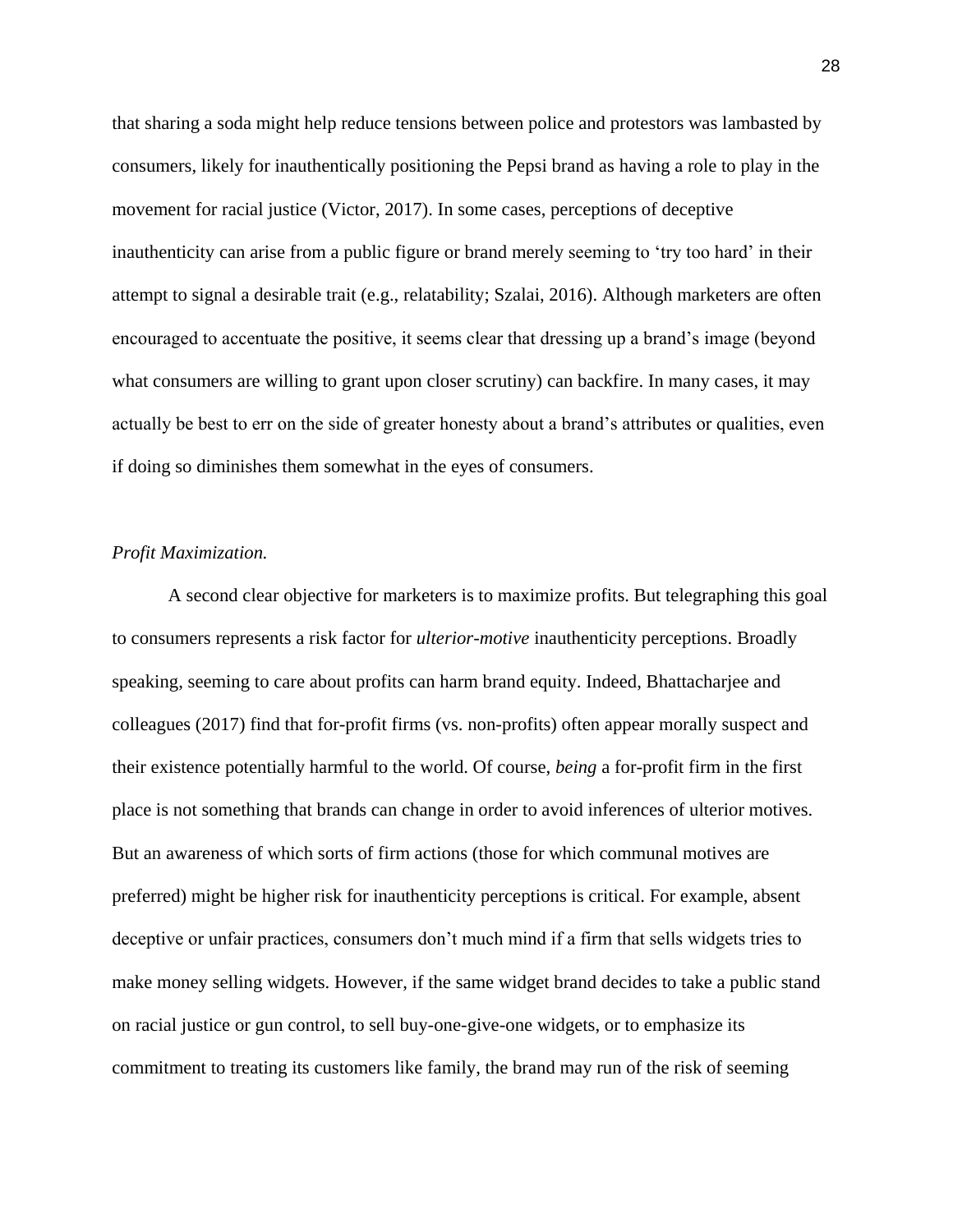inauthentic in light of its broader desire to turn to profit. Inauthenticity-risk thus provides an important caveat to common marketing recommendations to position for-profit brands around social values (e.g., Kramer & Pfizer, 2016). Although consumers value and reward brands that pursue social purpose authentically, brands need to proceed carefully in order to avoid perceptions of cheap talk or virtue signaling with ulterior motives.

### *Production Efficiency*.

A third objective for marketers is to maximize efficiency in production. Consider a few examples: A local family-owned bakery might outsource its production to a central facility in order to open more locations; a large agriculture company might genetically-modify its crops to make them hardier and more productive; or an enterprising restaurateur might attempt to recreate an exotic ethnic cuisine in an industrial kitchen in Manhattan. Such choices might seem like shrewd business moves, but our inquiry suggests that they may also inadvertently adulterate essential qualities of the product, evoking inauthenticity-aversion and undercutting potential revenue. In order to avoid perceptions of adulterations, marketers need to pay attention not only to providing a consistent and high-quality product as efficiently as possible, but also to specific perceptions consumers may have about appropriate and inappropriate ways of creating their products in the first place.

In summary, we argue that whereas strategies for cultivating an authentic brand may be hard to pinpoint, there are specific and discrete risk factors for *inauthenticity* of which marketers should be aware. These include overclaiming, seeming self-interested in the context of communal activities, and employing unnatural or adulterating means of production. Ironically, because authenticity is often the baseline, natural state, *trying to seem* authentic may activate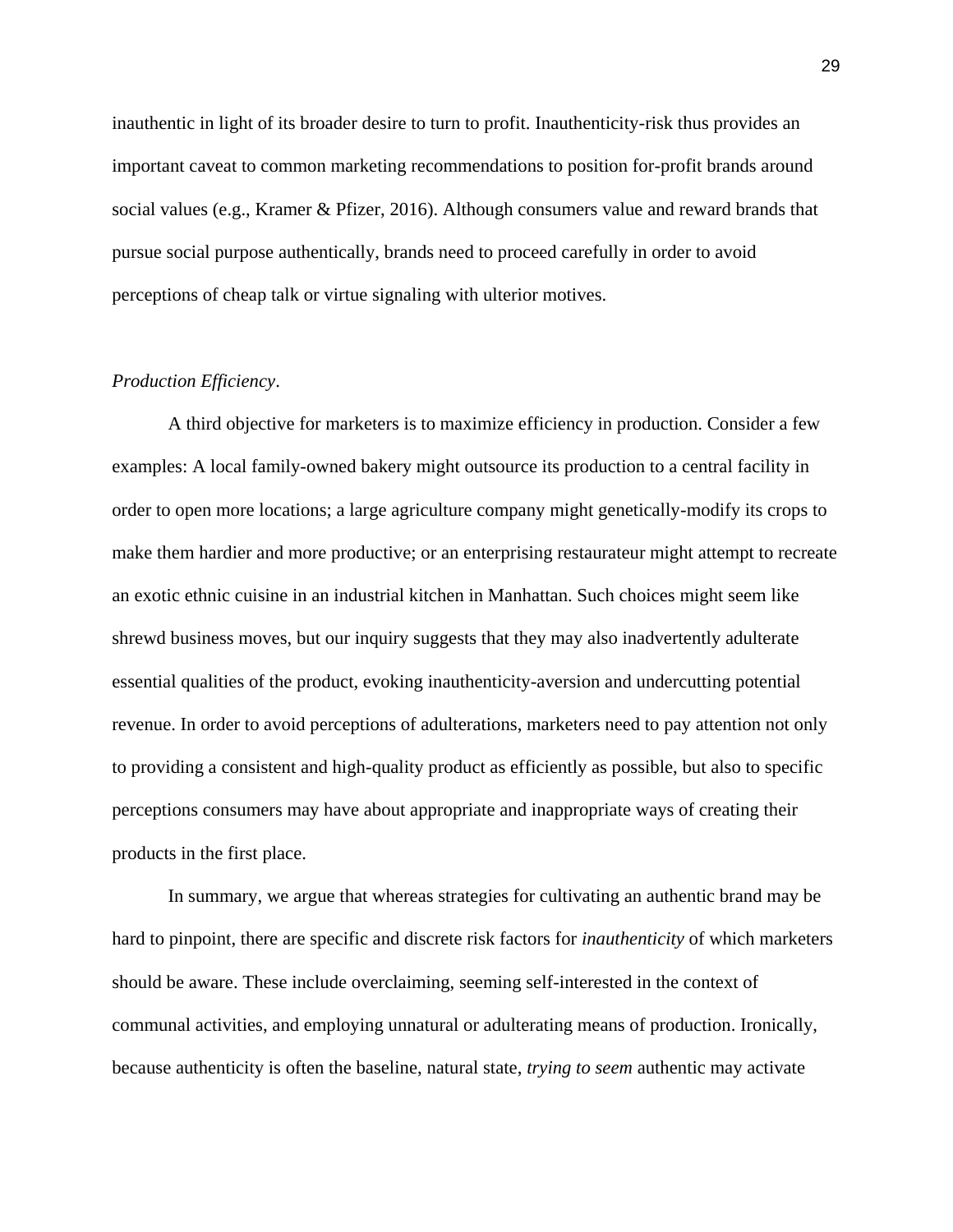consumer suspicion and therefore have precisely the opposite effect. A more prudent approach may be to identify and give inauthenticity risks a wide berth by erring on the side of honesty and humility in branding, displaying a willingness to put profits on the line if pursuing social causes, and sticking closely to original and essentialized modes of production.

## **Conclusion.**

In focusing on what makes something authentic, prior scholarship has overlooked perceptions of inauthenticity as a distinct class of consumer judgments with important consequences. This oversight is critical, given that a variety of recent research programs highlight perceptions of inauthenticity as a strategic risk for brands engaged in seemingly ordinary marketing activities. Indeed, the consumer concept of inauthenticity is invoked in a wide array of consumption domains from art and food to dating and charity, to name just a few. And when it is, penalties for brands and their products can be severe, sometimes leading to the perception that they are tainted through and through.

We have offered in this paper a broad survey of recent literature, attempting to organize a host of research programs under a common inauthenticity framework. More specifically, we have argued that inauthenticity judgments diverge from authenticity judgments in that they entail norm-violations, provide non-compensatory disutility, and provoke moral outrage and public condemnation. Furthermore, inauthenticity cases entail a perceived discrepancy between appearance and reality, often one that seems intentional or strategic in the eyes of consumers. Such discrepancies fall broadly into one (or more) of three categories – deceptions, ulterior motives, and adulterations. Unfortunately for marketers, these perceptions often arise in response to common marketing objectives such as managing brand image or maximizing profits.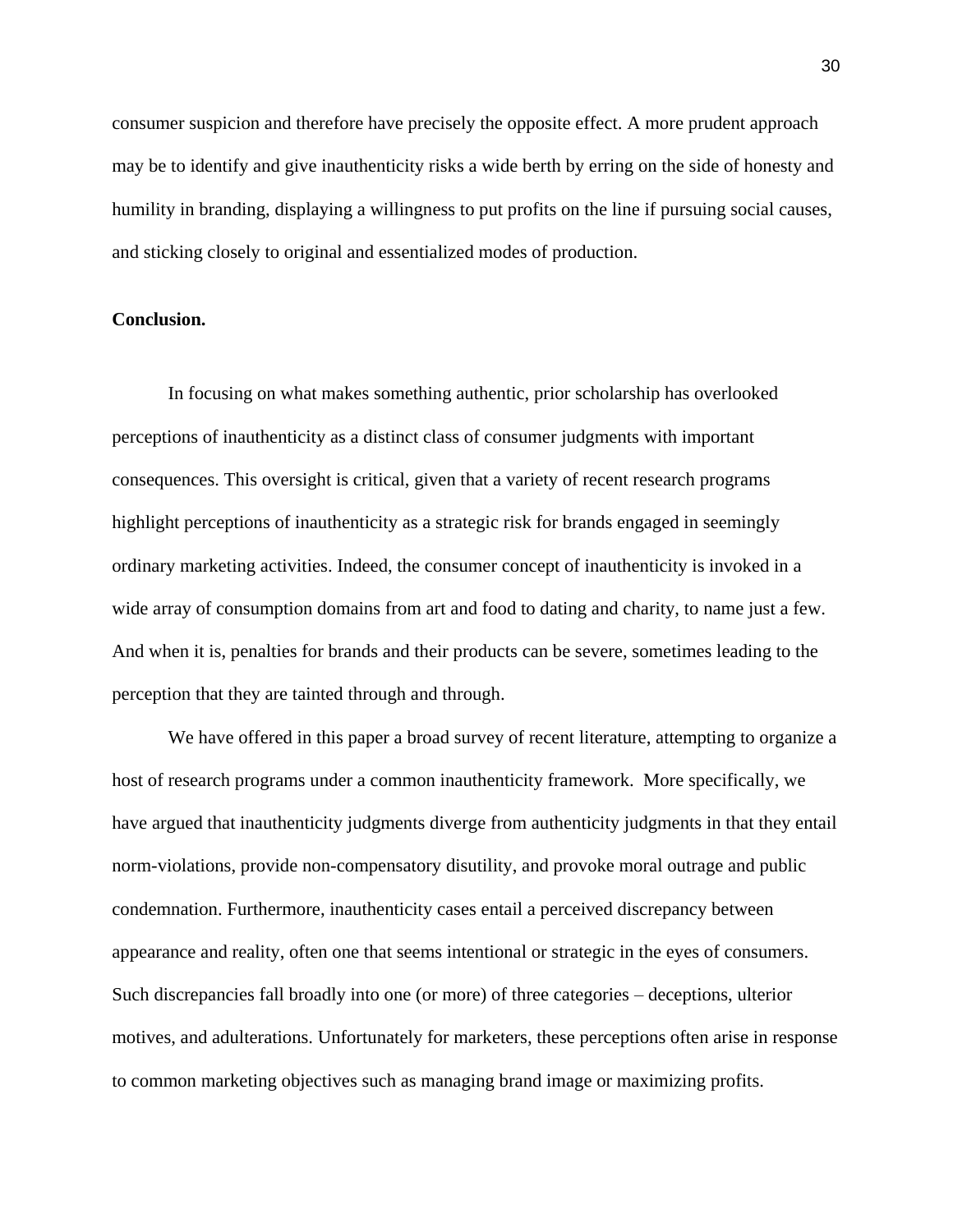Ultimately, we hope this paper helps to carve out and clarify judgments of inauthenticity and provides a framework for researchers and practitioners alike in navigating an important and timely consumer concept.

## **References.**

Aaker, D. A., & Keller, K. L. (1990). Consumer evaluations of brand extensions. *Journal of Marketing*, *54*, 27- 41.

Altay, S., Majima, Y., & Mercier, H. (2020). It's my idea! Reputation management and idea appropriation. *Evolution and Human Behavior*.

Audrezet, A., De Kerviler, G., & Moulard, J. G. (2018). Authenticity under threat: When social media influencers need to go beyond self-presentation. *Journal of Business Research*.

Avolio, B. J., & Gardner, W. L. (2005). Authentic leadership development: Getting to the root of positive forms of leadership. *The Leadership Quarterly*, *16*, 315-338.

Bahadur, N. (2017). Dove 'Real Beauty' Campaign Turns 10: How a brand tried to change the conversation about female beauty. *The Huffington Post.* Retrieved from: [https://www.huffpost.com/entry/dove-real-beauty-campaign-turns-10\\_n\\_4575940.](https://www.huffpost.com/entry/dove-real-beauty-campaign-turns-10_n_4575940)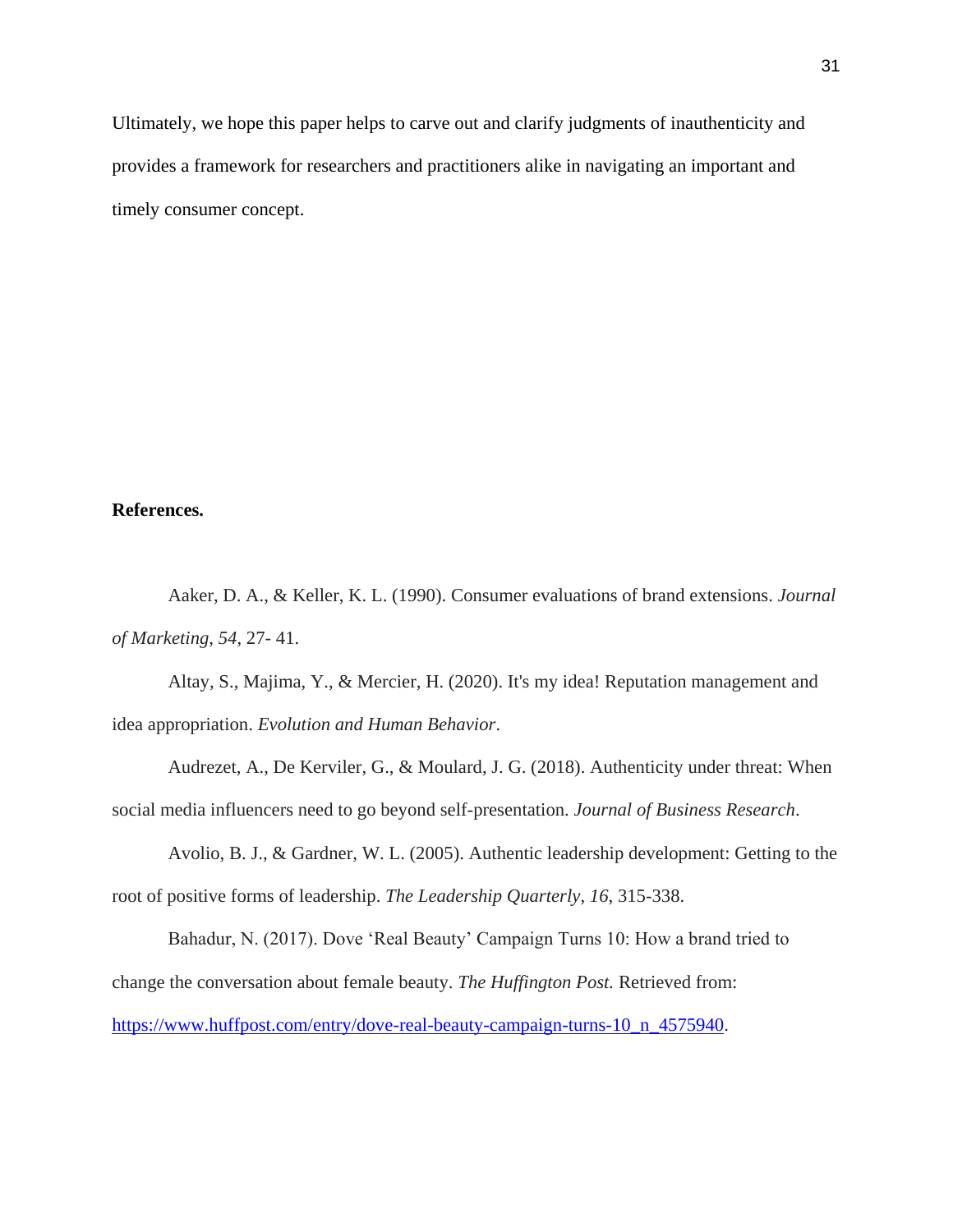Barasch, A., Berman, J. Z., & Small, D. A. (2016). When payment undermines the pitch: On the persuasiveness of pure motives in fund-raising. *Psychological Science*, *27*, 1388-1397.

Baron, J., & Spranca, M. (1997). Protected values. *Organizational Behavior and Human Decision Processes*, *70*, 1-16.

Baum, S. M., & Critcher, C. R. (2020). The costs of not disclosing. *Current opinion in psychology*, *31*, 72-75.

Barden, J., Rucker, D. D., & Petty, R. E. (2005). "Saying one thing and doing another": Examining the impact of event order on hypocrisy judgments of others. *Personality and Social Psychology Bulletin*, *31*, 1463-1474.

Bartholomew, J. (2015). Easy Virtue. *The Spectator.* Retrieved from:

[https://www.spectator.co.uk/article/easy-virtue.](https://www.spectator.co.uk/article/easy-virtue)

Berger, J., & Milkman, K. L. (2012). What makes online content viral? *Journal of Marketing Research*, *49*(2), 192-205.

Beverland, M. (2006). The 'real thing': Branding authenticity in the luxury wine trade. *Journal of Business Research*, *59*, 251-258.

Beverland, M. (2009). *Building brand authenticity: 7 habits of iconic brands*. Springer. Beverland, M. B., & Farrelly, F. J. (2010). The quest for authenticity in consumption: Consumers' purposive choice of authentic cues to shape experienced outcomes. *Journal of* 

*Consumer Research*, *36*, 838-856.

Bhattacharjee, A., Dana, J., & Baron, J. (2017). Anti-profit beliefs: How people neglect the societal benefits of profit. *Journal of personality and social psychology*, *113*, 671.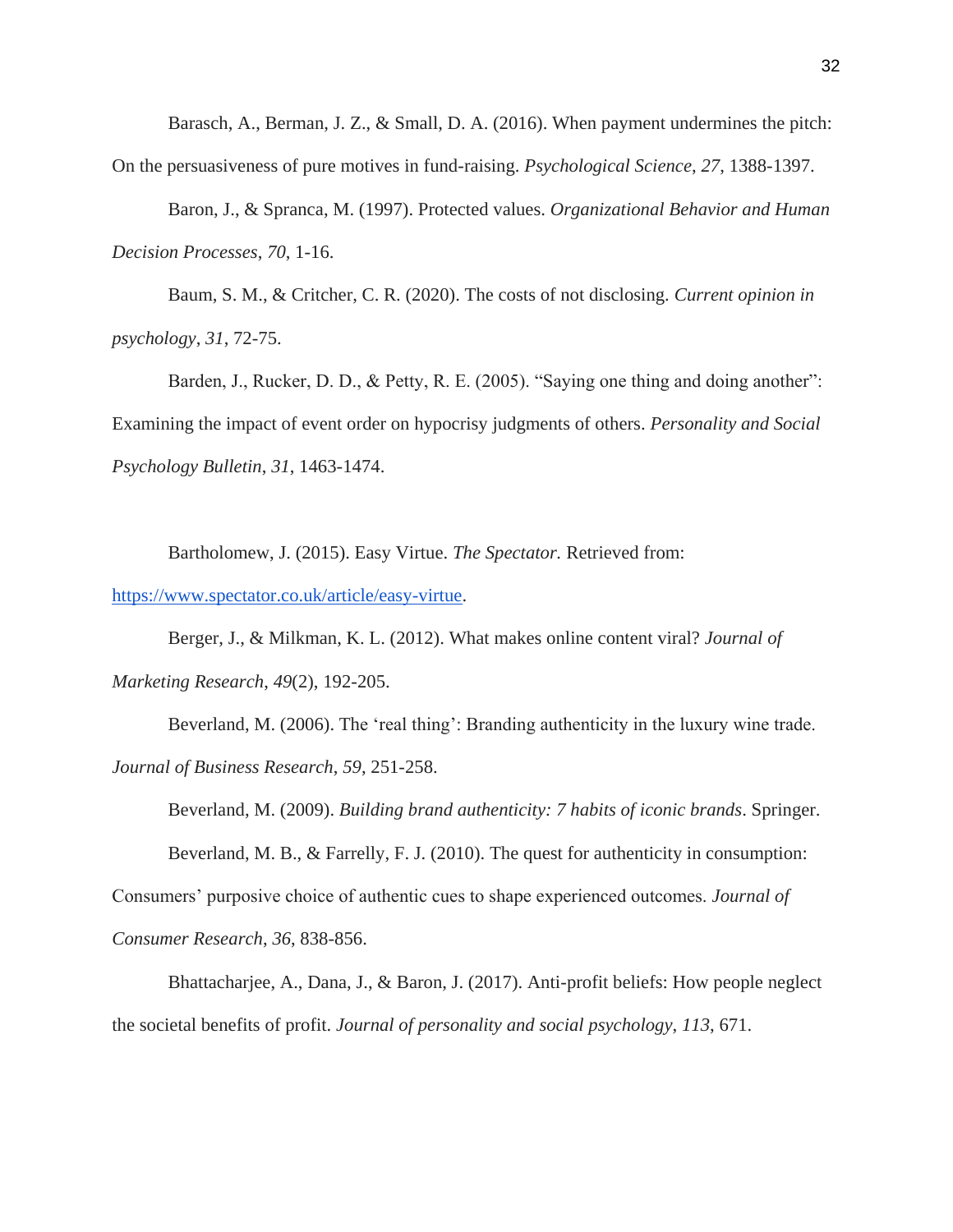Bhattacharjee, A., Berman, J., Dana, J., & Mellers, B. (2014). Selling Out: Producer Motives in Markets for Art. *ACR North American Advances*.

Brady, W. J., Crockett, M. J., & Van Bavel, J. J. (2020). The MAD model of moral contagion: The role of motivation, attention, and design in the spread of moralized content online. *Perspectives on Psychological Science*, *15*, 978-1010.

Brehm, J. W. (1989). Psychological reactance: Theory and applications. *ACR North American Advances*.

Brehm, J. W. (1993). Control, its loss, and psychological reactance. In *Control Motivation and Social Cognition* (pp. 3-30). Springer, New York, NY.

Brehm, J. W., & Sensenig, J. (1966). Social influence as a function of attempted and implied usurpation of choice. *Journal of Personality and Social Psychology*, *4*, 703.

Campbell, M. C., & Kirmani, A. (2000). Consumers' use of persuasion knowledge: The effects of accessibility and cognitive capacity on perceptions of an influence agent. *Journal of Consumer Research*, *27*, 69-83.

Carlson, R. W., & Zaki, J. (2018). Good deeds gone bad: Lay theories of altruism and selfishness. *Journal of Experimental Social Psychology*, *75*, 36-40.

Celebre, A., & Denton, A. W. (2014). The good, the bad and the ugly of the Dove Campaign for Real Beauty. *The Inquisitive Mind*, *19.*

Chintagunta, Kansal, & Pachigolla. In Corporate Responses to Black Lives Matter, Commitment Speaks Volumes. Chicago Booth Review. Retrieved from:

[https://review.chicagobooth.edu/marketing/2020/article/corporate-responses-black-lives-matter](https://review.chicagobooth.edu/marketing/2020/article/corporate-responses-black-lives-matter-commitment-speaks-volumes)[commitment-speaks-volumes.](https://review.chicagobooth.edu/marketing/2020/article/corporate-responses-black-lives-matter-commitment-speaks-volumes)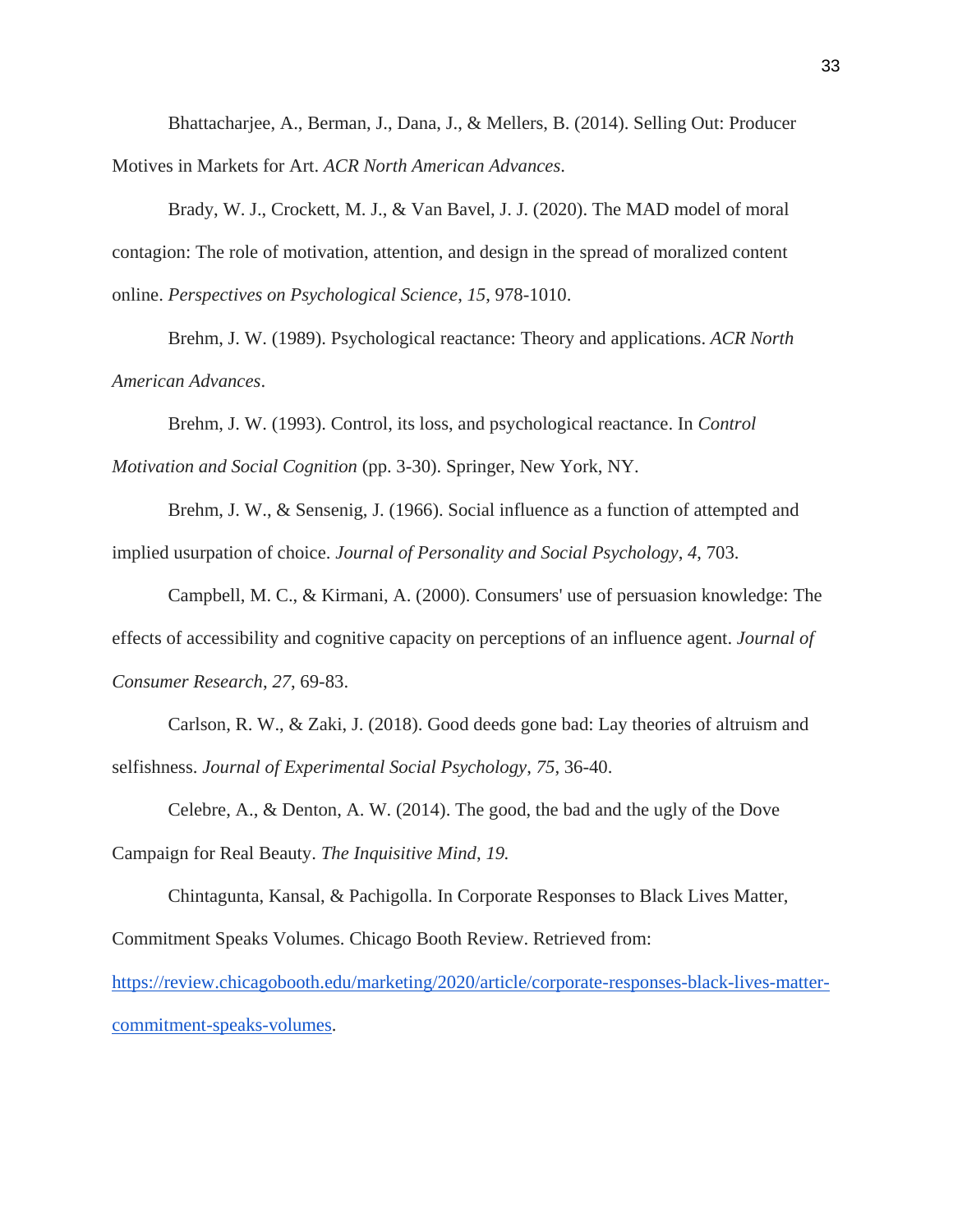Cinelli, M. D., & LeBoeuf, R. A. (2020). Keeping it real: How perceived brand authenticity affects product perceptions. *Journal of Consumer Psychology*, *30*, 40-59.

Clee, M. A., & Wicklund, R. A. (1980). Consumer behavior and psychological reactance. *Journal of Consumer Research*, *6*, 389-405.

Effron, D. A., O'Connor, K., Leroy, H., & Lucas, B. J. (2018). From inconsistency to hypocrisy: When does "saying one thing but doing another" invite condemnation? *Research in Organizational Behavior*, *38*, 61-75.

Elfenbein, D. W., & McManus, B. (2010). A greater price for a greater good? Evidence that consumers pay more for charity-linked products. *American Economic Journal: Economic Policy*, *2*, 28-60.

Fiske, A. P. (1992). The four elementary forms of sociality: framework for a unified theory of social relations. *Psychological review*, *99*, 689.

Fiske, A. P., & Tetlock, P. E. (1997). Taboo trade-offs: reactions to transactions that transgress the spheres of justice. *Political Psychology*, *18*, 255-297.

Fiske, S. T. (1980). Attention and weight in person perception: The impact of negative and extreme behavior. *Journal of personality and Social Psychology*, *38*, 889.

Frewer, L. J., van der Lans, I. A., Fischer, A. R., Reinders, M. J., Menozzi, D., Zhang, X., ... & Zimmermann, K. L. (2013). Public perceptions of agri-food applications of genetic modification–a systematic review and meta-analysis. *Trends in Food Science & Technology*, *30*, 142-152.

Friestad, M., & Wright, P. (1994). The persuasion knowledge model: How people cope with persuasion attempts. *Journal of Consumer Research*, *21*, 1-31.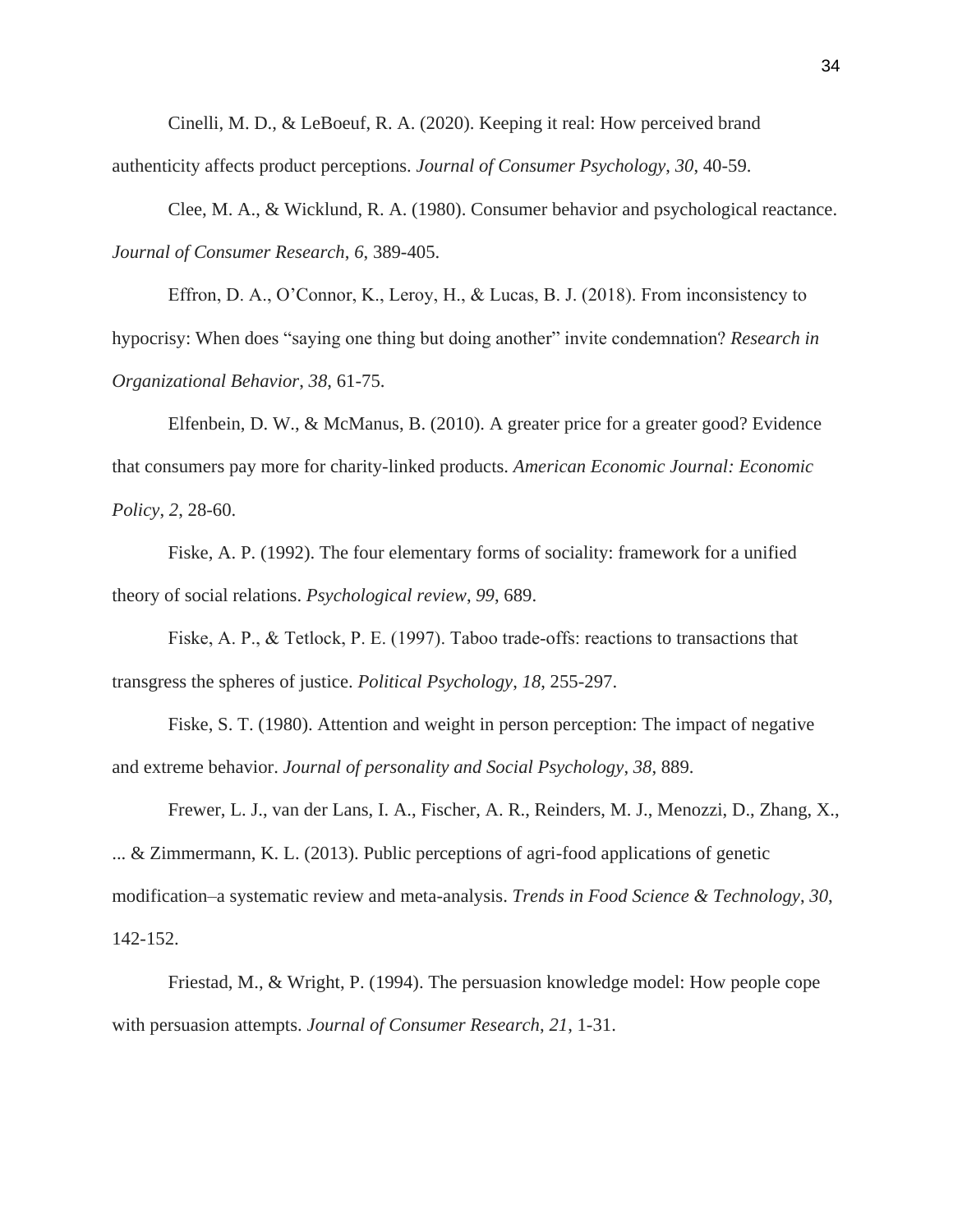Friestad, M., & Wright, P. (1999). Everyday persuasion knowledge. *Psychology & Marketing*, *16*, 185-194.

Fritz, K., Schoenmueller, V., & Bruhn, M. (2017). Authenticity in branding–exploring antecedents and consequences of brand authenticity. *European Journal of Marketing*.

Fuchs, C., Schreier, M., & Van Osselaer, S. M. (2015). The handmade effect: What's love got to do with it?. *Journal of Marketing*, *79*, 98-110.

Gaskell, G., Allum, N., Bauer, M., Durant, J., Allansdottir, A., Bonfadelli, H., ... &

Hampel, J. (2000). Biotechnology and the European public. *Nature Biotechnology*, *18*, 935-938. Gelman, S. A. (2003). *The essential child: Origins of essentialism in everyday thought*.

Oxford University Press, USA.

George, B., Ibarra, H., Goffee, R., & Jones, G. (2017). *Authentic leadership. HBR Emotional Intelligence Series*. Harvard Business Press.

Gerber, A. S., & Rogers, T. (2009). Descriptive social norms and motivation to vote: Everybody's voting and so should you. *The Journal of Politics*, *71*, 178-191.

Gershon, R., & Cryder, C. (2018). Goods donations increase charitable credit for lowwarmth donors. *Journal of Consumer Research*, *45*, 451-469.

Goulding, C. (2000). The commodification of the past, postmodern pastiche, and the search for authentic experiences at contemporary heritage attractions. *European Journal of Marketing*.

Grayson, K., & Martinec, R. (2004). Consumer perceptions of iconicity and indexicality and their influence on assessments of authentic market offerings. *Journal of Consumer Research*, *31*, 296-312.

Grice, H. P. (1975). Logic and Conversation.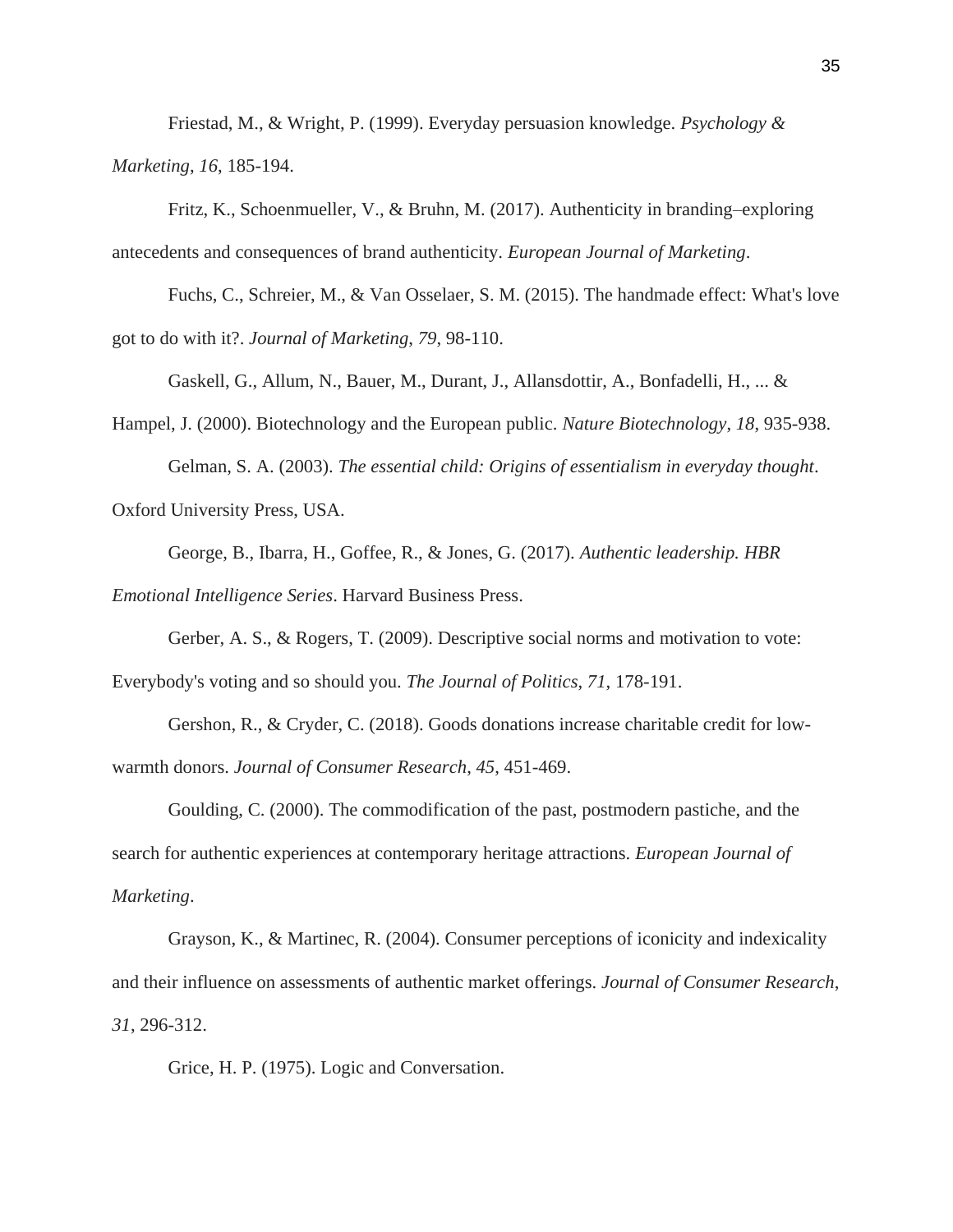Haidt, J., Koller, S. H., & Dias, M. G. (1993). Affect, culture, and morality, or is it wrong to eat your dog?. *Journal of Personality and Social Psychology*, *65*, 613.

Howard, S. (1992). Fakes, intention, proofs and impulsion to know: The case of

Cavaceppi and clones. *Why fakes matter: Essays on Problems of Authenticity*, 51-62.

Hotten, R. (2015). Volkswagen: The scandal explained. BBC. Retrieved from:

[https://www.bbc.com/news/business-34324772.](https://www.bbc.com/news/business-34324772)

Johar, G. V. (2005). The price of friendship: When, why, and how relational norms guide social exchange behavior. *Journal of Consumer Psychology*, *15*, 22-27.

Jordan, J. & Rand, D. (2019). Are you Virtue Signaling? *New York Times.* Retrieved from:<https://www.nytimes.com/2019/03/30/opinion/sunday/virtue-signaling.html>

Jordan, J. J., Sommers, R., Bloom, P., & Rand, D. G. (2017). Why do we hate

hypocrites? Evidence for a theory of false signaling. *Psychological Science*, *28*, 356-368.

Keil, F. C. (1992). *Concepts, Kinds, and Cognitive Development*. MIT Press.

Katz, M. (2014). FTC Approves Final Order Settling Charges that L'Oréal USA, Inc.

Made Deceptive Advertising Claims for its Anti-Aging Cosmetics. The Federal Trade

Commission. Retrieved from: [https://www.ftc.gov/news-events/press-releases/2014/09/ftc-](https://www.ftc.gov/news-events/press-releases/2014/09/ftc-approves-final-order-settling-charges-loreal-usa-inc-made)

[approves-final-order-settling-charges-loreal-usa-inc-made.](https://www.ftc.gov/news-events/press-releases/2014/09/ftc-approves-final-order-settling-charges-loreal-usa-inc-made)

Kirmani, A., & Zhu, R. (2007). Vigilant against manipulation: The effect of regulatory focus on the use of persuasion knowledge. *Journal of Marketing Research*, *44*, 688-701.

Klein, J. G., Smith, N. C., & John, A. (2004). Why we boycott: Consumer motivations for boycott participation. *Journal of Marketing*, *68*, 92-109.

Kovács, B., Carroll, G. R., & Lehman, D. W. (2014). Authenticity and consumer value ratings: Empirical tests from the restaurant domain. *Organization Science*, *25*, 458-478.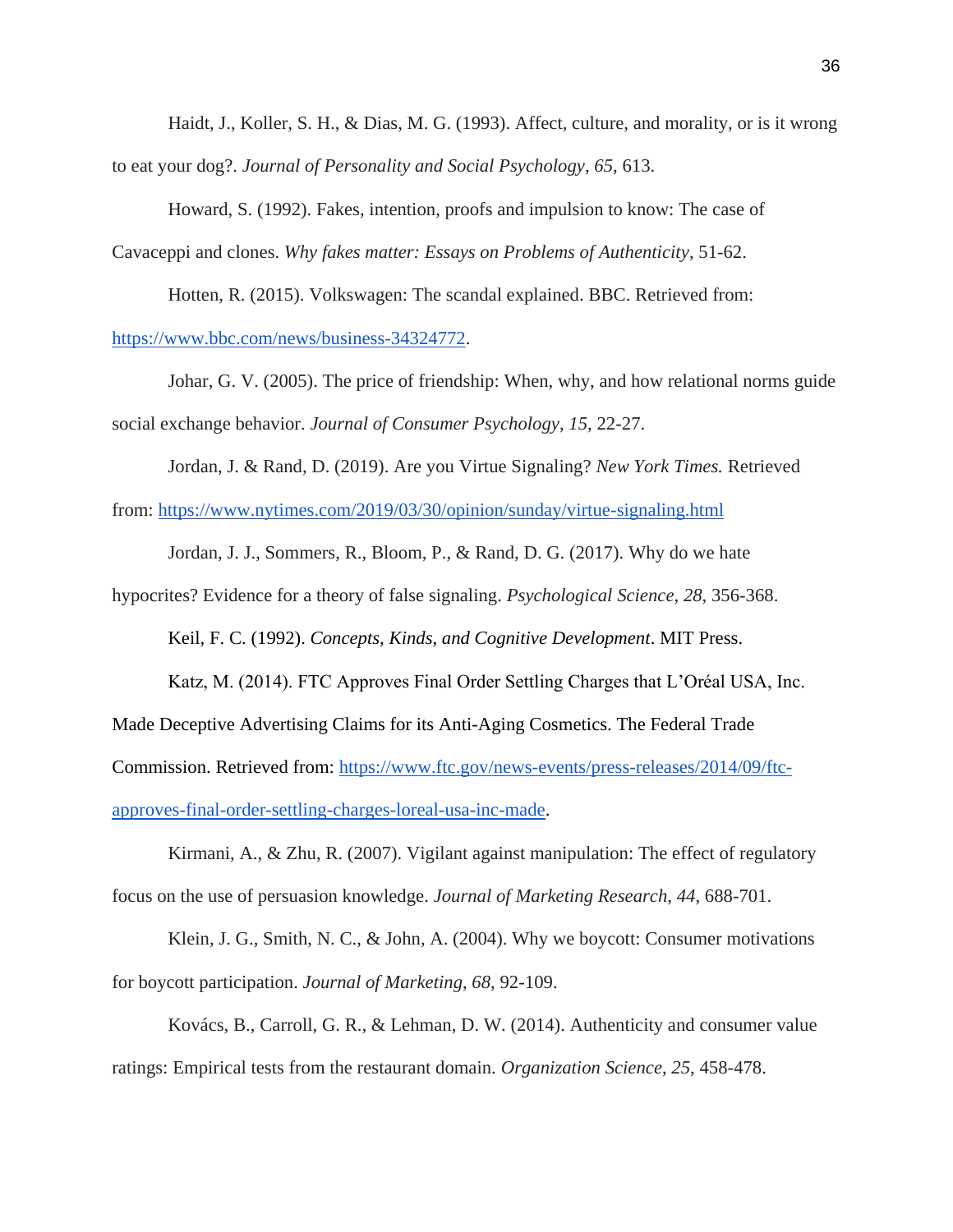Kramer, M. R., & Pfitzer, M. W. (2016). The ecosystem of shared value. *Harvard Business Review*, *94*, 80-89.

Kreps, T. A., Laurin, K., & Merritt, A. C. (2017). Hypocritical flip-flop, or courageous evolution? When leaders change their moral minds. *Journal of Personality and Social Psychology*, *113*, 730.

Landy, J. F., Walco, D. K., & Bartels, D. M. (2017). What's wrong with using steroids? Exploring whether and why people oppose the use of performance enhancing drugs. *Journal of Personality and Social Psychology*, *113*, 377.

Lehman, D. W., O'Connor, K., Kovács, B., & Newman, G. E. (2019). Authenticity.

*Academy of Management Annals*, *13*, 1-42.

Leung, E., Paolacci, G., & Puntoni, S. (2018). Man versus machine: Resisting automation in identity-based consumer behavior. *Journal of Marketing Research*, *55*, 818-831.

Levine, Hallie (2018), "Guide to Natural Cures,"

[https://www.consumerreports.org/alternative-medicine/guide-to-naturalcures-alternative](https://www.consumerreports.org/alternative-medicine/guide-to-naturalcures-alternative-medicine/)[medicine/.](https://www.consumerreports.org/alternative-medicine/guide-to-naturalcures-alternative-medicine/)

Liao, S., & Ma, Y. Y. (2009). Conceptualizing consumer need for product authenticity. *International Journal of Business and Information*, *4*(1).

Lin-Healy, F., & Small, D. A. (2012). Cheapened altruism: Discounting personally affected prosocial actors. *Organizational Behavior and Human Decision Processes*, *117*, 269- 274.

Lin-Healy, F., & Small, D. A. (2013). Nice guys finish last and guys in last are nice: The clash between doing well and doing good. *Social Psychological and Personality Science*, *4*, 692- 698.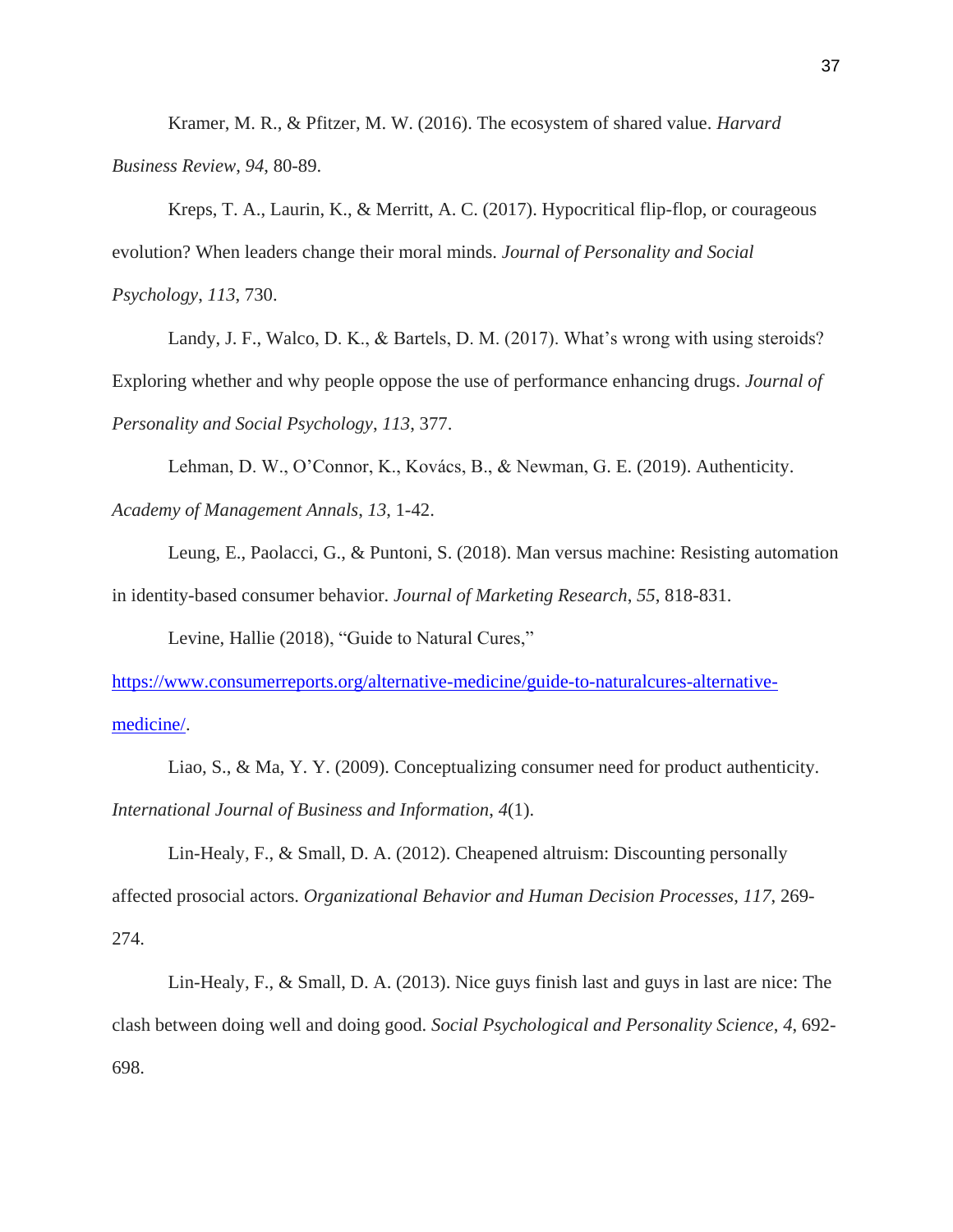Longoni, C., Bonezzi, A., & Morewedge, C. K. (2019). Resistance to medical artificial intelligence. *Journal of Consumer Research*, *46*, 629-650.

McGraw, A. P., Tetlock, P. E., & Kristel, O. V. (2003). The limits of fungibility: Relational schemata and the value of things. *Journal of Consumer Research*, *30*, 219-229.

McGraw, A. P., & Tetlock, P. E. (2005). Taboo trade‐offs, relational framing, and the acceptability of exchanges. *Journal of Consumer Psychology*, *15*, 2-15.

Medin, D. L. Ortony. A.(1989). Psychological essentialism. *Similarity and analogical reasoning*, 179-195.

Morhart, F., Malär, L., Guèvremont, A., Girardin, F., & Grohmann, B. (2015). Brand authenticity: An integrative framework and measurement scale. *Journal of Consumer Psychology*, *25*, 200-218.

Moulard, J. G., Garrity, C. P., & Rice, D. H. (2015). What makes a human brand authentic? Identifying the antecedents of celebrity authenticity. *Psychology & Marketing*, *32*, 173-186.

Moulard, J. G., Raggio, R. D., & Folse, J. A. G. (2016). Brand authenticity: Testing the antecedents and outcomes of brand management's passion for its products. *Psychology & Marketing*, *33*, 421-436.

Nan, X., & Heo, K. (2007). Consumer responses to corporate social responsibility (CSR) initiatives: Examining the role of brand-cause fit in cause-related marketing. *Journal of Advertising*, *36*, 63-74.

Napoli, J., Dickinson, S. J., Beverland, M. B., & Farrelly, F. (2014). Measuring consumer-based brand authenticity. *Journal of Business Research*, *67*, 1090-1098.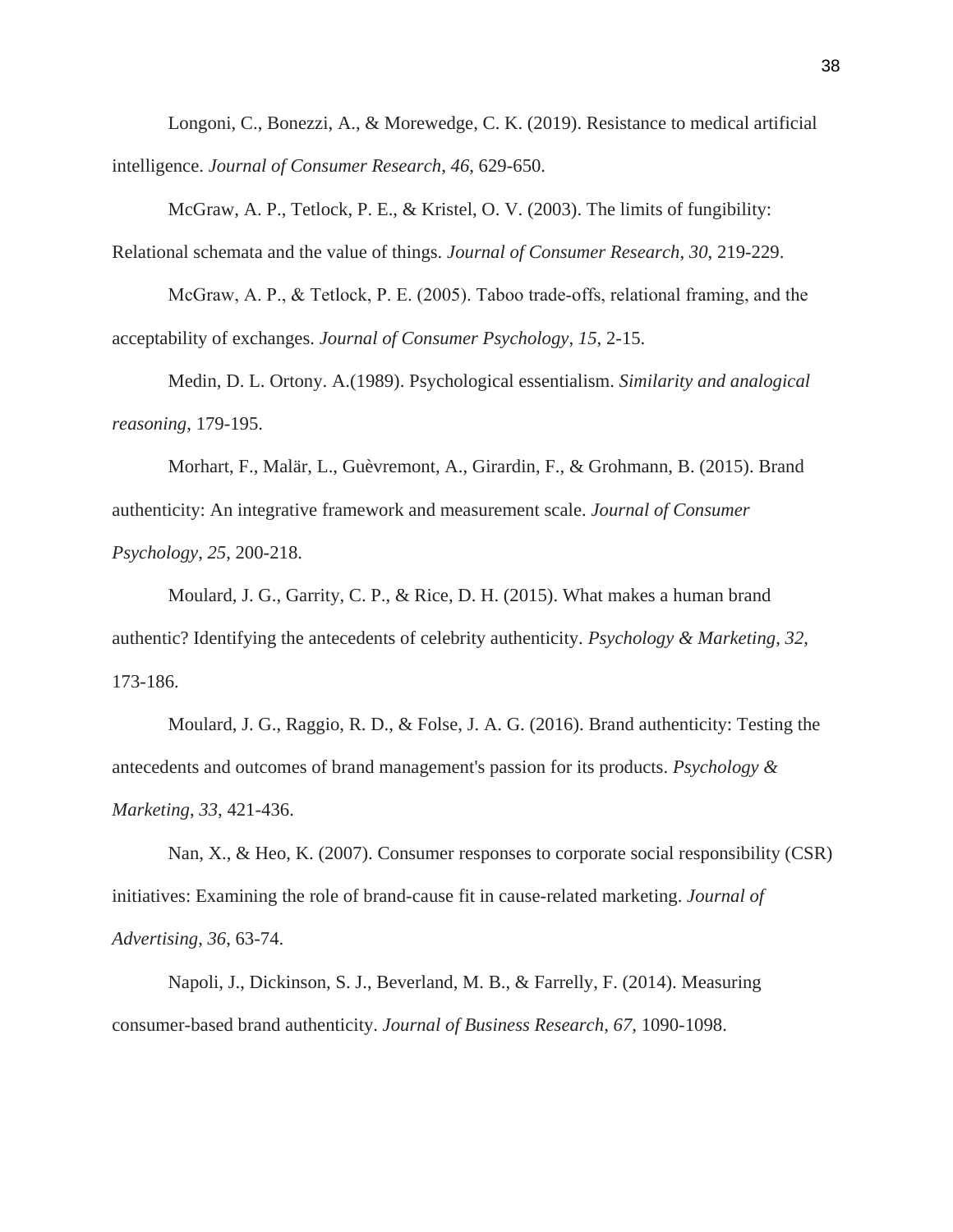Newman, G. E. (2016). An essentialist account of authenticity. *Journal of Cognition and Culture*, *16*, 294-321.

Newman, G. E. (2019). The psychology of authenticity. *Review of General Psychology*, *23*, 8-18.

Newman, G. E., & Bloom, P. (2012). Art and authenticity: The importance of originals in judgments of value. *Journal of Experimental Psychology: General*, *141*, 558.

Newman, G. E., & Cain, D. M. (2014). Tainted altruism: When doing some good is evaluated as worse than doing no good at all. *Psychological Science*, *25*, 648-655.

Newman, G. E., & Dhar, R. (2014). Authenticity is contagious: Brand essence and the original source of production. *Journal of Marketing Research*, *51*, 371-386.

Newman, G. E., Diesendruck, G., & Bloom, P. (2011). Celebrity contagion and the value of objects. *Journal of Consumer Research*, *38*, 215-228.

Newman, G. E., & Smith, R. K. (2016). Kinds of authenticity. *Philosophy Compass*, *11*, 609-618.

Nielsen (2015). The sustainability imperative: new insights on consumer expectations. *Nielsen Company New York*. retrieved from: [https://www.nielsen.com/wp-](https://www.nielsen.com/wp-content/uploads/sites/3/2019/04/global-sustainability-report.pdf)

[content/uploads/sites/3/2019/04/global-sustainability-report.pdf.](https://www.nielsen.com/wp-content/uploads/sites/3/2019/04/global-sustainability-report.pdf)

Pallotta, D. (2008). *Uncharitable: How restraints on non-profits undermine their potential*. Tufts University Press.

Priest, S. H. (2000). US public opinion divided over biotechnology?. *Nature Biotechnology*, *18*, 939-942.

Reich, T., & Tormala, Z. L. (2013). When contradictions foster persuasion: An attributional perspective. *Journal of Experimental Social Psychology*, *49*, 426-439.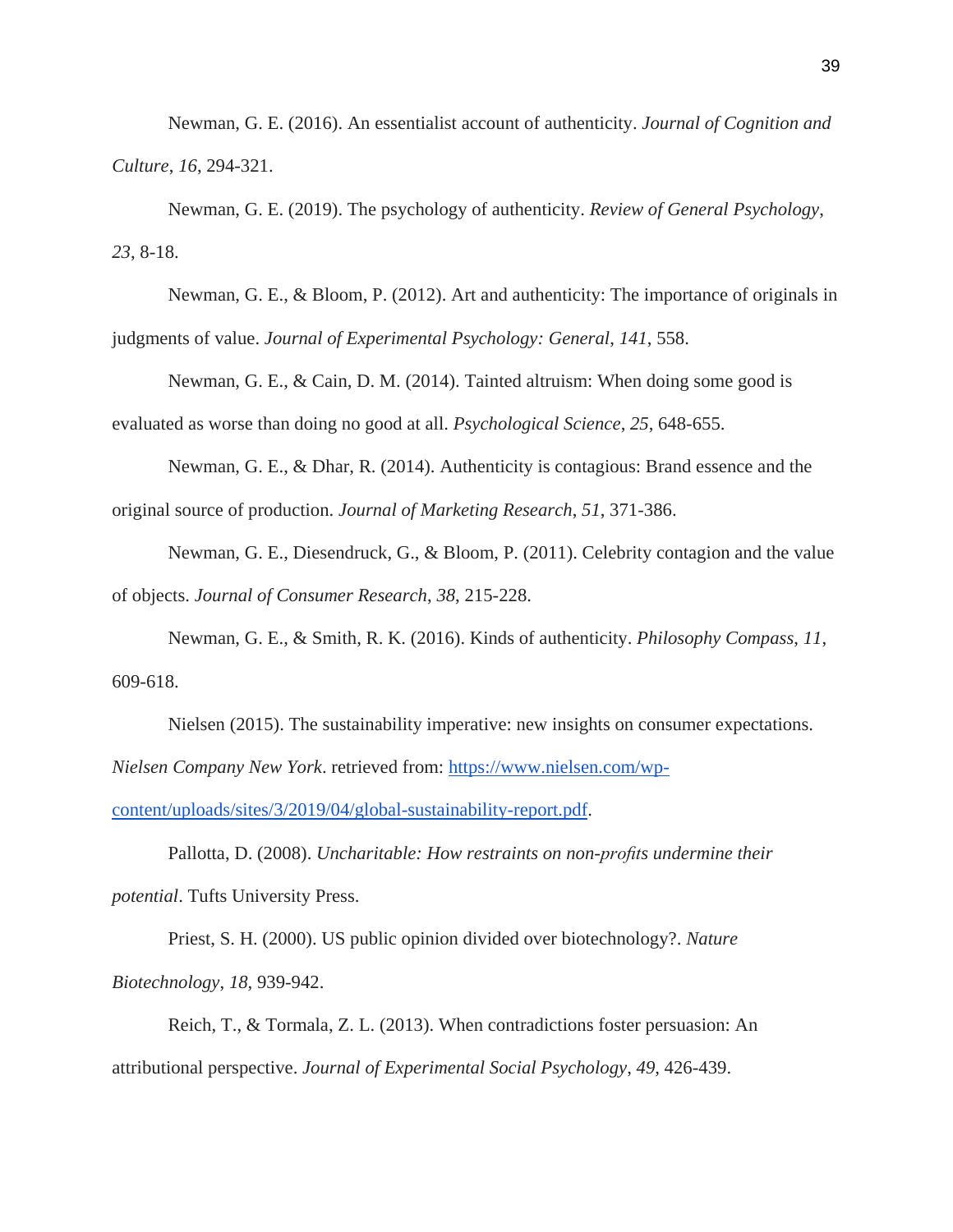Riis, J., Simmons, J. P., & Goodwin, G. P. (2008). Preferences for enhancement

pharmaceuticals: The reluctance to enhance fundamental traits. *Journal of Consumer Research*, *35*, 495-508.

Rose, R. L., & Wood, S. L. (2005). Paradox and the consumption of authenticity through reality television. *Journal of Consumer Research*, *32*, 284-296.

Rozin, P. (2005). The meaning of "natural" process more important than content. *Psychological Science*, *16*, 652-658.

Rozin, P., Fischler, C., & Shields-Argelès, C. (2012). European and American perspectives on the meaning of natural. *Appetite*, *59*, 448-455.

Rozin, P., Haidt, J., & McCauley, C. R. (2008). *Disgust.* In M. Lewis, J. M. Haviland-

Jones, & L. F. Barrett (Eds.), *Handbook of emotions* (p. 757–776). The Guilford Press.

Rozin, P., & Royzman, E. B. (2001). Negativity bias, negativity dominance, and contagion. *Personality and social psychology review*, *5*, 296-320.

Russo, James (2015), "Package This: Beauty Consumers Favor 'Cruelty Free' and 'Natural' Product Claims." retrieved from:

[https://www.nielsen.com/us/en/insights/article/2015/package-this-beautyconsumers-favor](https://www.nielsen.com/us/en/insights/article/2015/package-this-beautyconsumers-favor-cruelty-free-and-natural-product-claims/)[cruelty-free-and-natural-product-claims/.](https://www.nielsen.com/us/en/insights/article/2015/package-this-beautyconsumers-favor-cruelty-free-and-natural-product-claims/)

Schallehn, M., Burmann, C., & Riley, N. (2014). Brand authenticity: model development and empirical testing. *Journal of Product & Brand Management.*

Schwartz, S. & Inbar, Y. (2020). Mapping Attitudes Towards Controversial Scientific Technologies, Working paper.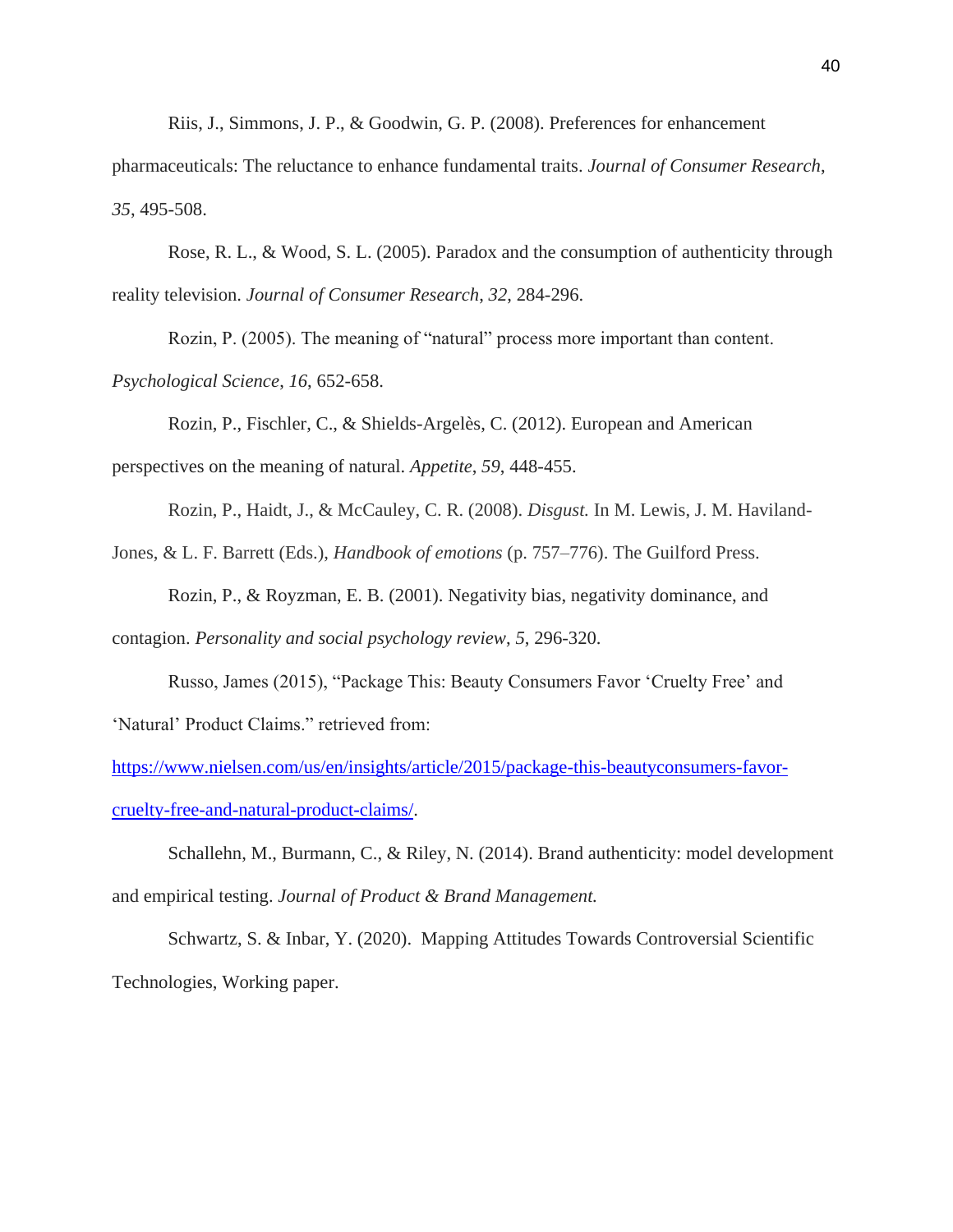Scott, S. E., Inbar, Y., & Rozin, P. (2016). Evidence for absolute moral opposition to genetically modified food in the United States. *Perspectives on Psychological Science*, *11*, 315- 324.

Scott, S. E., & Rozin, P. (2017). Are additives unnatural? Generality and mechanisms of additivity dominance. *Judgment and Decision making*, *12*, 572.

Scott, S. E., & Rozin, P. (2020). Actually, natural is neutral. *Nature Human Behaviour*, 1- 2.

Scott, S. E., Rozin, P., & Small, D. A. (2020). Consumers Prefer "natural" more for preventatives than for curatives. *Journal of Consumer Research*, *47*, 454-471.

Shaw, A., & Olson, K. (2015). Whose idea is it anyway? The importance of reputation in acknowledgement. *Developmental Science*, *18*, 502-509.

Silver, I., & Shaw, A. (2018). No harm, still foul: Concerns about reputation drive dislike of harmless plagiarizers. *Cognitive Science*, *42*, 213-240.

Silver, I., Kelly, B., & Small, D. A. (2020). Selfless first movers and self-interested followers: Order of entry signals purity of motive in pursuit of the greater good. Working Paper.

Silver, I., & Silverman, J. (2020). Doing Good for (Maybe) Nothing: Motive inferences when rewards are uncertain. Working Paper.

Small, D. A., & Cryder, C. (2016). Prosocial consumer behavior. *Current Opinion in Psychology*, *10*, 107-111.

Szalai, J. (2016). What makes a politician "authentic". *The New York Times*. Retrieved from: [https://www.nytimes.com/2016/07/10/magazine/what-makes-a-politician-authentic.html.](https://www.nytimes.com/2016/07/10/magazine/what-makes-a-politician-authentic.html) Tolstoy, L. (2012). *Anna Karenina*. Simon & Schuster.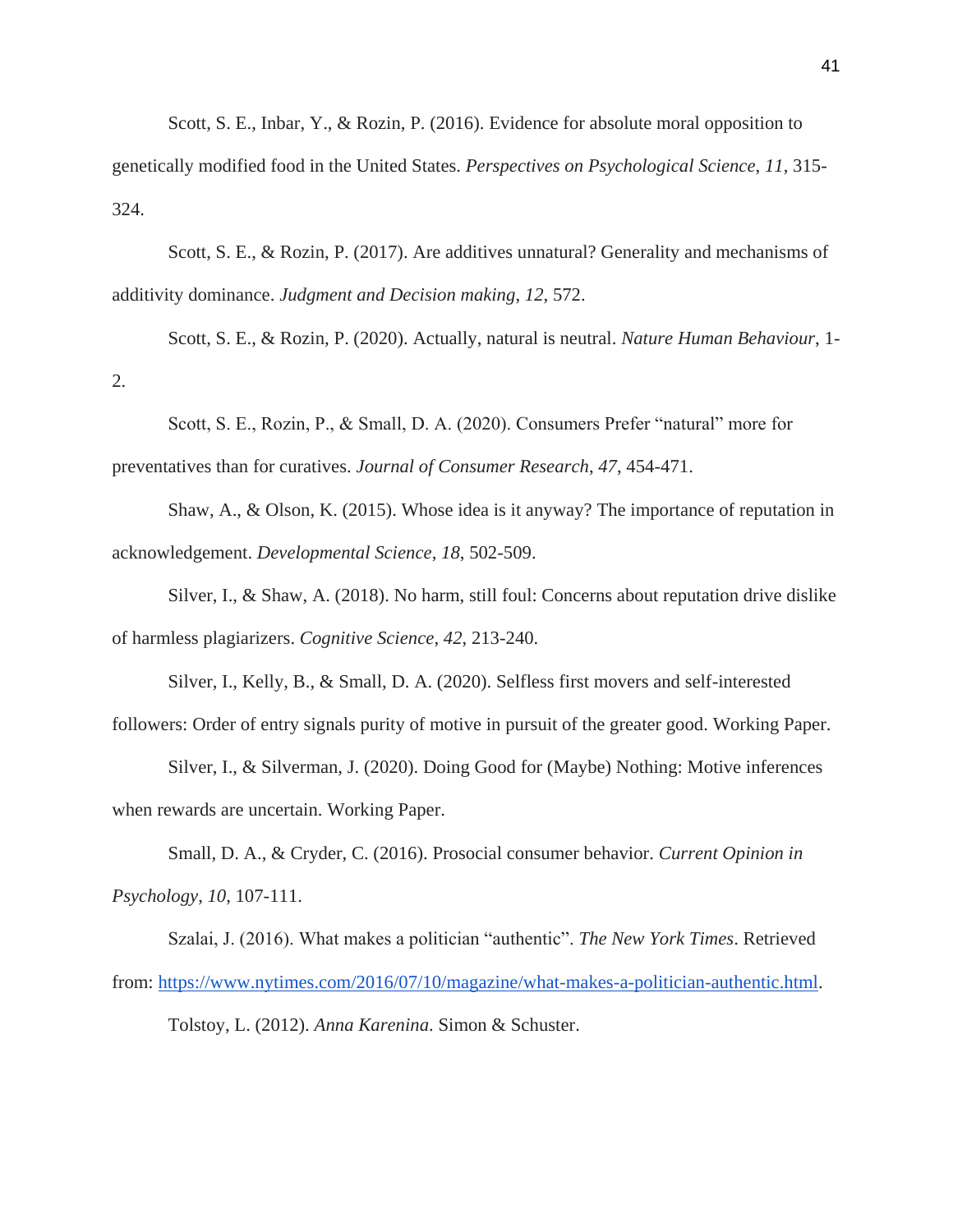Thompson-Bradshaw, A. L. (2014). *The impact of race on perceptions of authenticity in the delivery and reception of African American gospel music.* Doctoral Dissertation, Bowling Green State University.

Vosgerau, J., Wertenbroch, K., & Carmon, Z. (2006). Indeterminacy and live television. *Journal of Consumer Research*, *32*, 487-495.

Victor, D. (2017). Pepsi pulls ad accused of trivializing Black Lives Matter. *The New York Times*. Retrieved from: [https://www.nytimes.com/2017/04/05/business/kendall-jenner](https://www.nytimes.com/2017/04/05/business/kendall-jenner-pepsi-ad.html)[pepsi-ad.html.](https://www.nytimes.com/2017/04/05/business/kendall-jenner-pepsi-ad.html)

Wagner, T., Lutz, R. J., & Weitz, B. A. (2009). Corporate hypocrisy: Overcoming the threat of inconsistent corporate social responsibility perceptions. *Journal of Marketing*, *73*, 77- 91.

Wagner, T., Korschun, D., & Troebs, C. C. (2020). Deconstructing corporate hypocrisy: A delineation of its behavioral, moral, and attributional facets. *Journal of Business Research*, *114*, 385-394.

Wang, N. (1999). Rethinking authenticity in tourism experience. *Annals of Tourism Research*, *26*, 349-370.

Wiedmann, K. P., Hennigs, N., Schmidt, S., & Wuestefeld, T. (2011). Drivers and outcomes of brand heritage: consumers' perception of heritage brands in the automotive industry. *Journal of Marketing Theory and Practice*, *19*, 205-220.

Wood, J. K. (2011). Truth, lies, and stolen valor: A case for protecting false statements of fact under the First Amendment. *Duke Law Journal*, 469-510.

Wright, P. (1986). Presidential address schemer schema: Consumers' intuitive theories about marketers' influence tactics. *ACR North American Advances*.